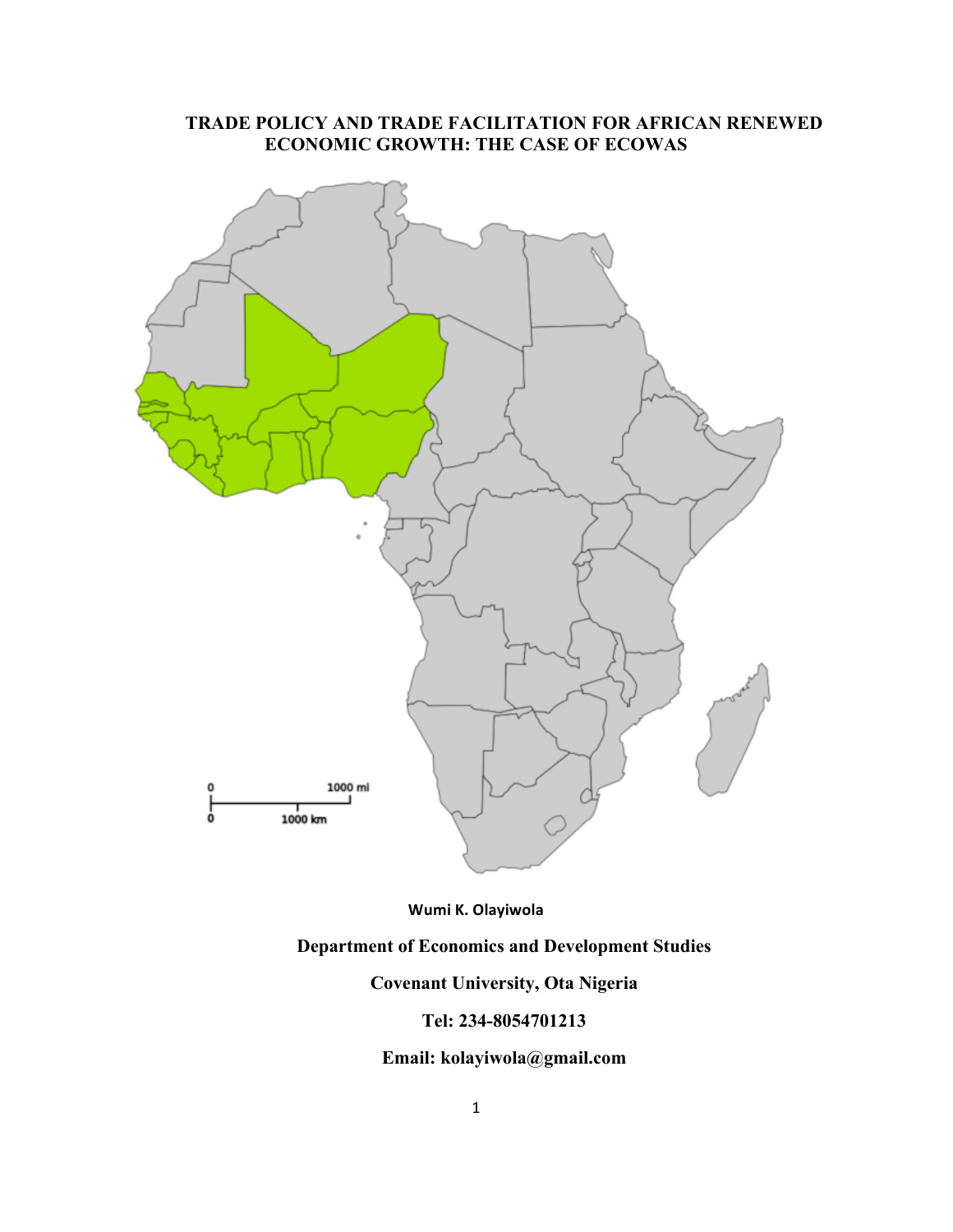#### **Abstract**

The focus of this study is the analysis of importance of trade facilitation measures in improving trade performance within the ECOWAS region with emphasis on Ghana and Nigerian trade relations. In achieving the basic objective, the study uses both descriptive and econometric methods of analysis. Descriptive analysis is used to capture documentation of trade facilitation measures, while determinants of trade volume are captured within the framework of the gravity model using Ordinary Least Square method. The study finds that real Gross Domestic Product (GDP) of Nigeria does not have significant impact on Nigeria's import value index from Ghana. Also, membership of ECOWAS has an insignificant negative relationship with Nigeria's import value index from Ghana but has a significant positive relationship with Nigeria's exports to Ghana. Moreover, government spending on infrastructure, the difference in the real per capita gross GDP between Ghana and Nigeria, the population of Ghana and the real GDP of the two countries are major significant determinants of trade potential in these countries. In view of these findings, there is the need for trade facilitation to enhance the inter- and intra-trade among ECOWAS countries.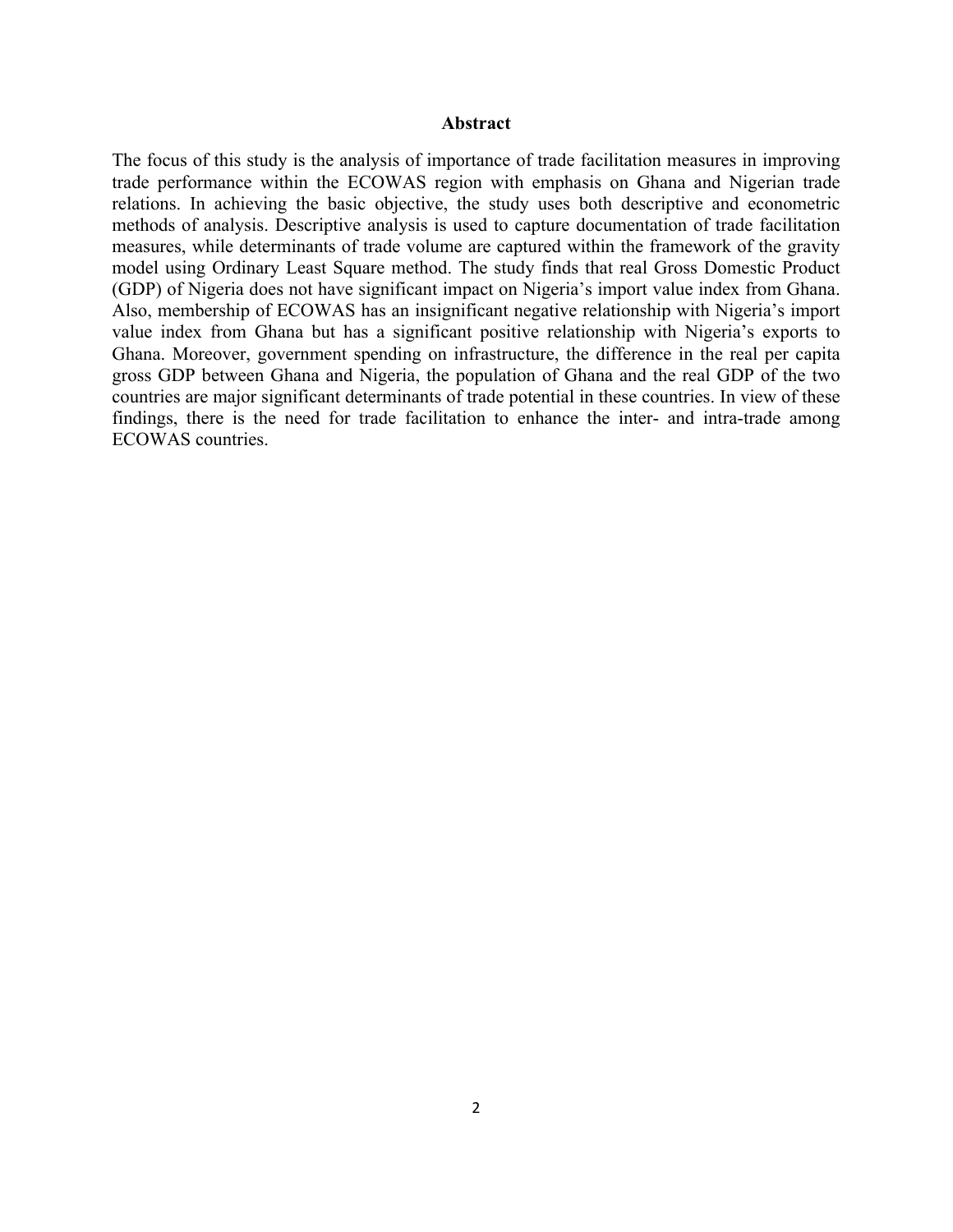## **1. Introduction**

After independence, African countries found the need for both political and economic integration. This need stems from the belief that for their economies to develop, certain obstacles to trade had to be removed. Regional bodies were created to take advantage of economies of scale in production and consumption, which was a result of efficient regional integrations. This was done with a view to facilitating trade within these countries and unlocking the potentials of these countries to trade with one another. Economic Community of West African States (ECOWAS) was formed on the 28th May 1975 by 15 countries known as Member States (Osabuohien, 2007).

ECOWAS comprises of fifteen countries with mission is to promote economic integration in all fields of economic activity, particularly industry, transport, energy, telecommunications, agriculture, natural resources, and commerce. The basic aims are:

- 1. Elimination of custom duties and other charges of equivalent effect in respect of the importation and exportation of goods between member states;
- 2. Abolition of quantitative and administrative restrictions on trade among the member states;
- 3. Establishment of a common customs tariff and a common commercial policy towards third countries; and
- 4. Abolition (as between the member states) of the obstacles inhibiting free movement of persons, goods, services and capital.

These are laudable objectives, but the achievements have fallen far short from expectation especially in the area of trade liberalization. The Community has been trying to provide basic infrastructure such as good roads, reliable communication network, efficient transportation system and strong financial institutions. Measures to actively facilitate trade are increasingly seen as essential to assist member countries in expanding trade and benefiting from globalization to achieve sustainable economic growth. (Ogunkola, 1998). ECOWAS has witnessed a positive economic growth as the combined Gross Domestic Product (GDP) estimated at US\$73.6 billion in 2001 increased to US\$147.1 in 2007 (Osabuohien, 2007). The combined economic growth rate of the region was 3.6% in 2006. It is worthy to note that the region's economy is at varying stages of development. ECOWAS countries represent a mix of small and large countries. In 2007, Nigeria with population of 145million has largest economy with a GDP of \$79.2 billion which is larger than the combined GDP of the other ECOWAS countries. Guinea with the GDP of US\$283 million has the smallest economy. Countries like Cote d'Ivoire with population of less than 15 million also had GDP per capita of US\$1072 in 2007. Guinea Bissau with GDP per capita of US\$211 in 2007 is the poorest in the region, while the richest is Cape Verde with GDP per capita of US\$2689 (United Nations Statistics Division, 2008).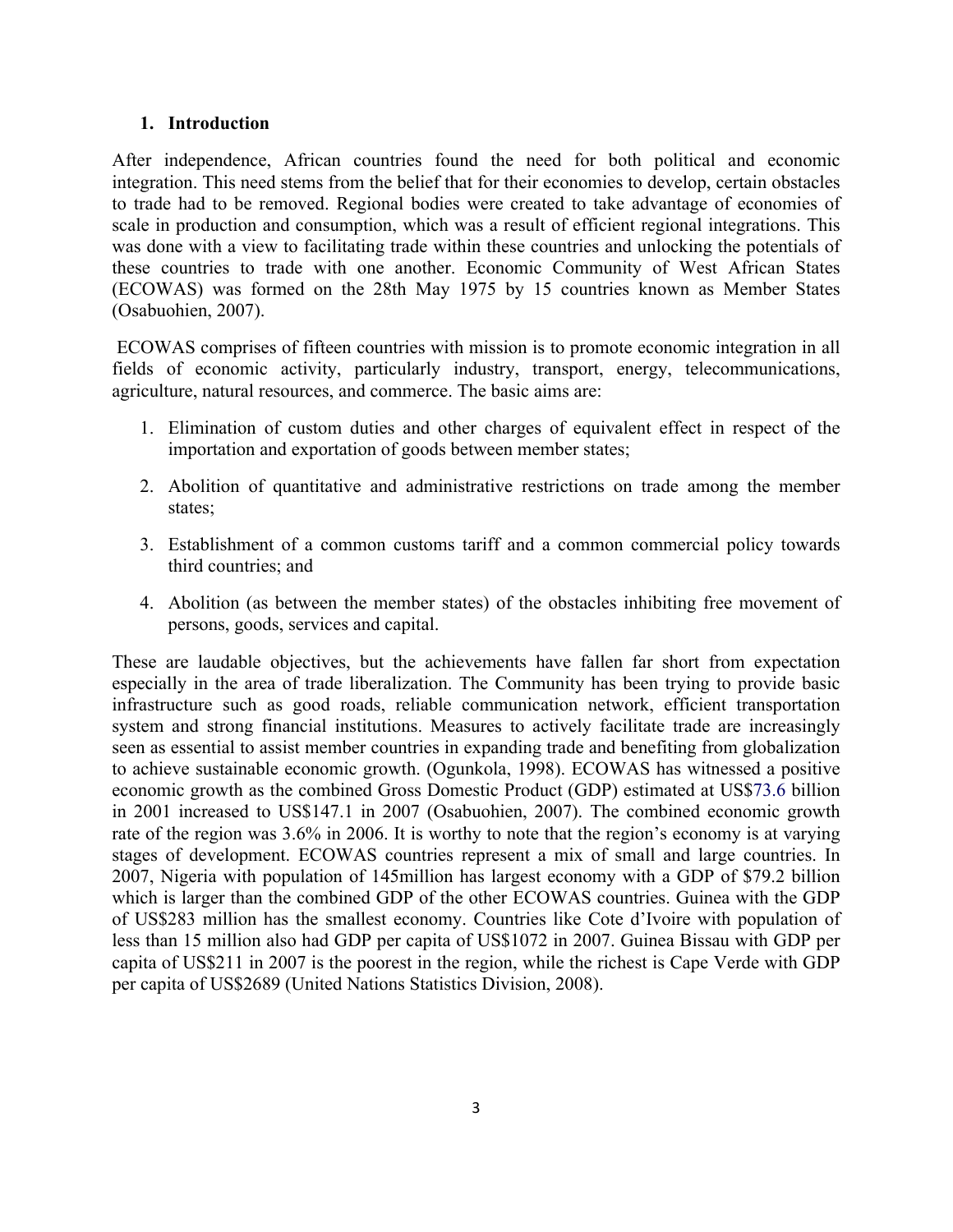As liberalization continues to reduce artificial trade barriers, transaction costs are becoming higher than the cost of tariffs. In many instances, the cost of compliance with custom formalities reportedly exceeds the cost of the custom tariffs. SME's, which are the dominant actors in developing countries, are the most affected by these high transaction costs. According to the World Bank "it is increasingly being realized that tariffs, quotas and other trade policies are only a few elements of the overall cost of trade and that efforts to improve customs procedures minimize the trade distorting impact of standards and reduce transport costs may have higher pay-off than reciprocal reductions in most trade policy barriers, because logistical, institutional and regulatory barriers are often more costly and generate no offsetting revenue".(World Bank 2005).

On the average, 8 documents are required to process export and import goods in the ECOWAS region. Nigeria, Senegal, Liberia and Burkina Faso are the worst in terms of documentation of trade, as it requires between 10 and 11 documents to carry out these transactions. The best in this regards is Cape Verde with only 5 documents. Also between 30 and 36 days are needed to process containers in various ports of the region. In Nigeria, it will take 46 days to process a container carrying imported goods, and 26 days for export goods. The situation is bad with Niger, as 68 days are required to clear a container carrying imported goods and 59 days for the exported goods. In terms of cost per container, it costs, on the average, US\$1226.87 to clear a container of exported goods and US\$1498.47 to clear a container of imported goods. Niger with cost of US\$2945 has the highest cost of clearing container, compared to Cote d'Ivoire with least cost of US\$660. (Olayiwola and Osabuohien, 2009).

Besides the structural problems, lack of defense mechanism against dumping practices and customs services which are insufficiently equipped to detect dumped goods as efforts are directed to the fight against smuggling. In the case of rules of origin, similar problems arise. Many ECOWAS countries belong to WAEMU and ECOWAS, and also have privileged ties to the EU through the Lome Convention. The community origin of products entering the country is not always easy to determine. This requires appropriate training for members of the custom services. The same is true of the compliance with procedures relating to the origin of nonagricultural goods from the country entering the EU market.

In November 28, 2007, Nigerian traders in Ghana found themselves at crossroads over a business policy targeted only at Nigerian businesses in Ghana. On that date, the Ghana Investment Promotion Council (GIPC] came up with a policy that every Nigerian business outfit in Ghana must pay a record \$300,000.00 before being allowed to do business. To the traders, the policy looked ridiculous and sounded like a joke but the government meant it. The Republic of Ghana, a staunch member of the Economic Community of West African States (ECOWAS) to suddenly come up with such a policy without minding the treaty and protocols of ECOWAS was a surprise. More surprising is the fact that this was targeted only at Nigerians, considering that millions of other nationals, including Asians, Arabs, Europeans and other African countries were doing business in Ghana. These other nationals are not subjected to the harsh treatment being meted to their Nigerian counterparts. The matter was taken up with the ECOWAS Parliament after its attempt to seek legal redress in Ghanaian courts was turned down by the judiciary.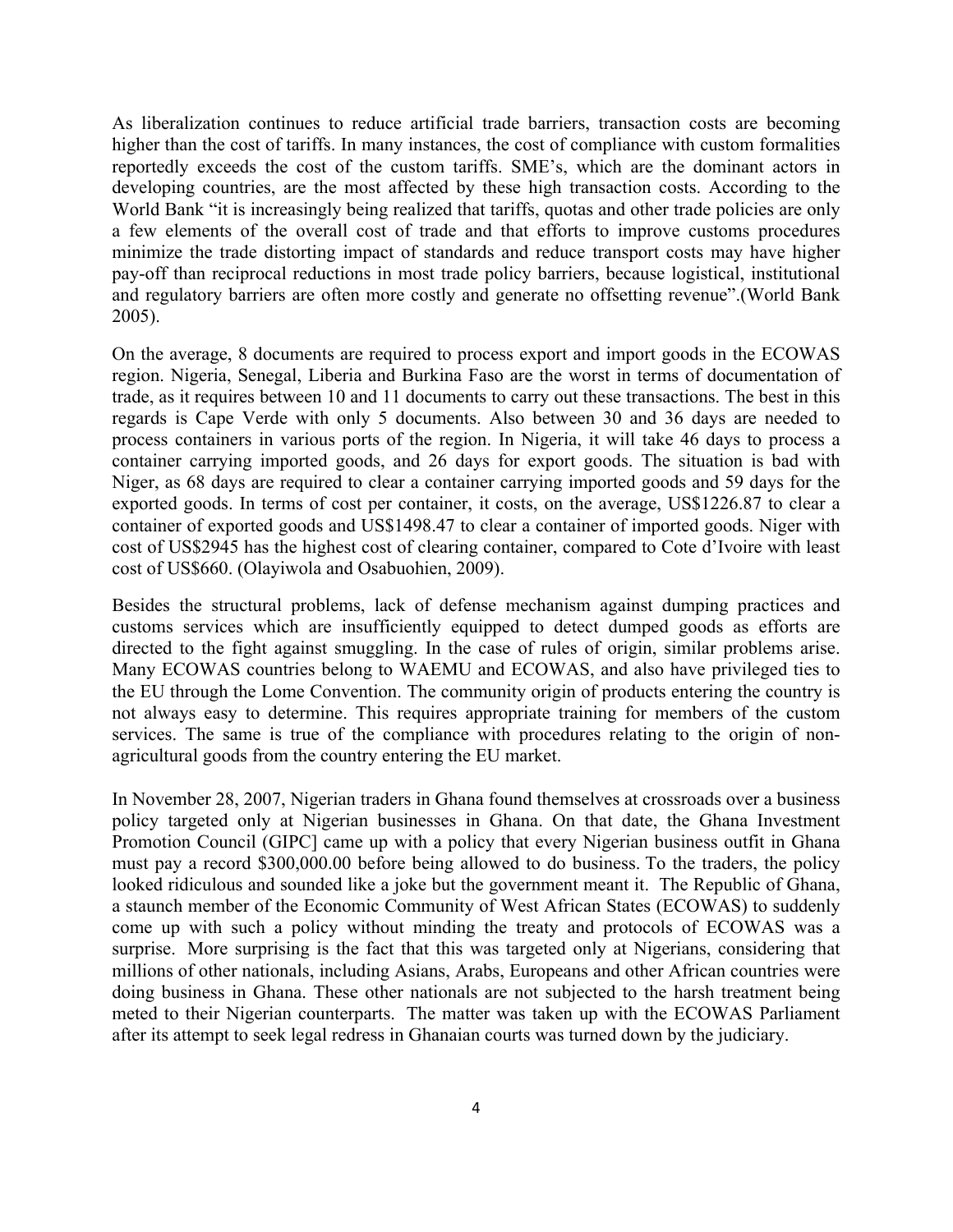The broad objective of this study is to analyze the importance of trade facilitation measures in improving trade performance within the ECOWAS region with emphasis on Ghana and Nigerian trade relations. The basic hypothesis of the study is that improved trade facilitation measures can have significant effects on international trade between Ghana and Nigeria. The trade data of these countries is sourced from ECOWAS Handbook of International Trade and Statistics for the period of 1970 to 2007. Nigeria trade with Ghana is chosen as case study because both countries are prominent members of the ECOWAS. Nigeria is the most populous country and the biggest economy of ECOWAS while Ghana is its closest and major trading partner. The rest of the paper is arranged as follows. Section 2 discusses various literature of trade policy and trade facilitation cum economic growth. Section 3 addresses the methodology, while section 4 presents empirical results and discussion. Section 5 is for conclusion and recommendations.

#### **Section 2: Literature Review**

Many African economies believed that economic and trade integration served as an effective means of asserting their economic independence. Reasons such as economies of scale, poor resource endowment and under- development, just to mention a few, have been adduced as economic arguments for the establishment of regional bodies Two very prominent members of ECOWAS are Ghana and Nigeria. It is believed that regional integration would obviate difficulties, which are characteristic of isolated and poor economies and pave the way for sustainable growth and development. West African countries thus found need to develop the necessary capabilities, particularly human and infrastructure capacities, to exploit the potential of intra-regional trade (Ogunkola, 2005).

Trade facilitation is not an end in itself. For instance, the International Chamber of Commerce in 2003, defined trade facilitation as "the adoption of a comprehensive and integrated approach to simplifying and reducing the cost of international trade transactions, and ensuring that the relevant activities take place in an efficient, transparent and predictable manner based on internationally accepted norms and standards and best practices. Accordingly, the problem of trade facilitation in ECOWAS has to be perceived in a broader context of the weak capacities existing in all aspects of African economies, ranging from weak transportation networks, dilapidated communications systems, poor port facilities, lack of automation systems, lack of transparent regulatory frameworks, cumbersome customs procedures and low-level of human capacity. UNCTAD estimates that the cost of trade related obstacles are equivalent to around 10% of the value of trade. It is assumed that up to 5%, that is about half of today's estimated cost of trade obstacles could be reduced through efficient trade facilitation measures (UNECA 2003).

Trade facilitation has become an essential element in achieving global competitiveness. To date no consensus has been reached on a standard definition. In a narrow sense, trade facilitation efforts address the logistics of moving goods through ports and the documentation associated with cross-border trade. Globalization has placed enormous demands on firms to become internationally competitive. To participate meaningfully in international and regional trade, governments and firms must reduce the complexity and costs of transactions, including eliminating unnecessary administration and using modern technology to encourage cost-effective processing.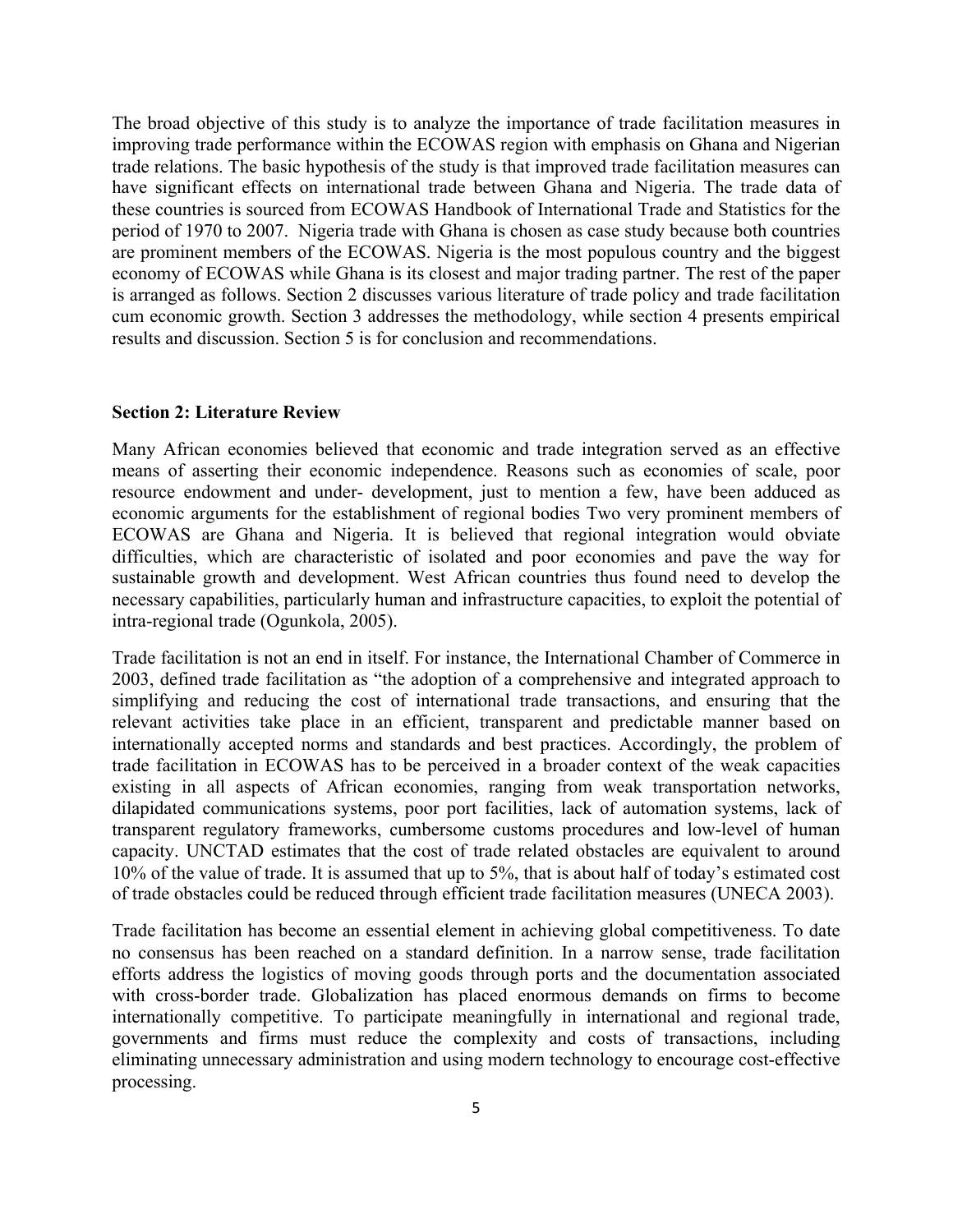Initiation of trade facilitation and customs reforms has fairly extensive coverage over countries, especially medium-size and larger developing countries. The sustainability and effectiveness of these reforms seems to vary significantly across countries. A number of factors appear to account for this, in particular variations in the precision in which objectives were specified, variations in the degree of commitment to reform, variations in the resourcing of programmes, variations in the effectiveness of staffing reforms (release of existing staff, hiring of new staff, salary restructuring, training of staff), and variations in the effectiveness of measures to eradicate corruption (Adenikinju, 1999).

Intra-ECOWAS export and import shows dismal performance between 1996 and 2001. On the average intra-ECOWAS trade is only about 11% of trade with non-ECOWAS countries (WTO, 2005). For instance, in 2000, only about 6% of Nigeria's exports (mainly oil) were traded with ECOWAS members (mainly to Ghana and Cote d'Ivoire). On the import side, less than 2% of Nigeria's imports originated from ECOWAS states (mainly Benin, Ghana and Cote d'Ivoire). However, ECOWAS possesses large enough a market for member-countries to dominate, and from there launch out as a strong competitive force to other regions of the world.

Commitment to regional integration enhances both intra-regional and extra-regional flow of trade, while trade facilitation is equally as important to advancing strong regional integration arrangement. While there has been very little study on the empirical evaluation of trade potential in ECOWAS, this study highlights some of the findings from the empirical literature on related studies. From the existing literature on ECOWAS, there has been studies that base performance evaluation of the Community on its effect on intra-regional trade flows, carried out by a number of scholars including Inotai (1991), Ariyo and Raheem (1991), and Alokan (1992). The bases of these studies are statistics of trade flows, which are mainly indicators of effectiveness of integration efforts. They usually compare changes in relative shares of trade within and outside the Community.

Statistics show that intra-ECOWAS exports accounted for about 9.6% of total value of exports of the Community, which was about \$1,503 million in 1989. It can be deduced that the share of intra-ECOWAS trade as percentage of the total exports of the Community has been growing– from about 1.2% in 1960 to about 3.9% in 1980 and to about 9.6 % in 1989. Although intraregional trade flows are statistically shown to be very low, this type of analysis does not necessarily or adequately measure the effect of integration efforts (Robson, 1987).

Agu (1992), in trying to explain low intra-regional trade in ECOWAS, is of the opinion that countries in West Africa produce a set of homogeneous goods and hence they do not have goods to exchange. In other words, he postulates that there is no difference in the member states' factor endowment; and, thus believes that members of the Community are not natural trade partners. However, two countries could have identical factor endowments and still trade with each other at Intra-industrial level if there is possibility of product differentiation. Some analysts have the opinion that the low level of intra-ECOWAS trade flows derives from the fact that the West African sub region does not produce the right type of manufactured goods to meet its requirements.

For Nigeria, Ghana and most African states, the 1970s and early 1980s represented a period of socio-economic crisis. The causes have been attributed to domestic policy mismanagement and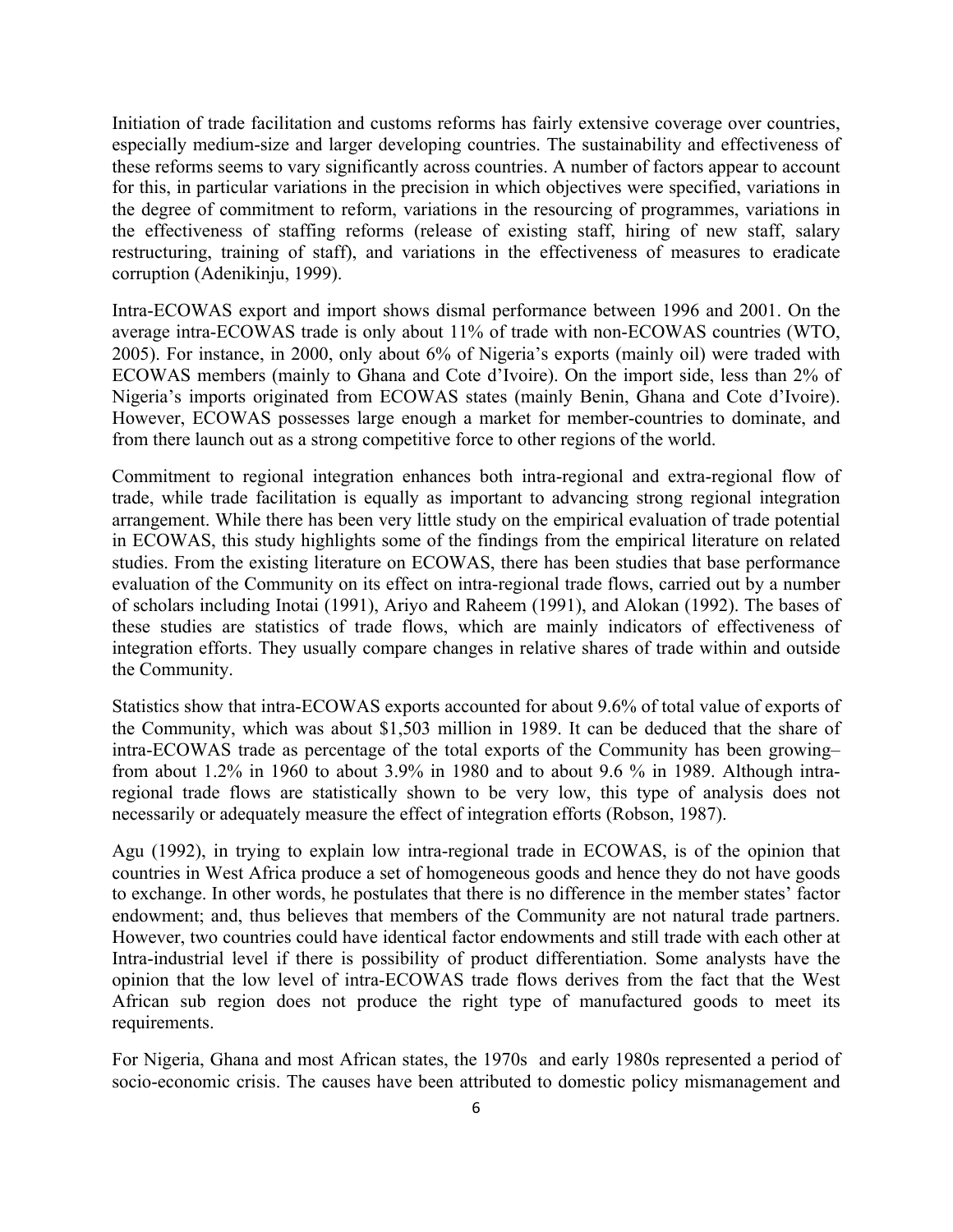natural calamities, aided by a severe deterioration in international trade relations. Many African economies have undergone structural adjustment reforms aimed at correcting their anomalies. The policy reforms have had two premises: free markets and sound money. The route to free markets took the form of trade liberalization and the elimination of government controls on relative prices within the economy (Briggs and Srivastava, 1992). The assumptions underlying the reforms were based on the neoclassical notion of high relative supply elasticities that would elicit speedy and sizeable responses in investment and output under improved price incentives and free markets. Unfortunately, it has been observed that the growth impact of the policies has been much lower than expected. The supply response has been uniformly inelastic in almost all African nations that implemented adjustment programmes.

Studies have also been carried out on finding explanations for why ECOWAS countries tend to unite in words and thereafter divide in their actions. Explanations are provided as to why the agreed programmes of action on regional integration were either delayed or often even canceled. Some of the explanations in this area are: lack of the political will to embark on tariff reduction or removal of such tariffs and the removal of other trade barriers by member states (Ariyo and Raheem, 1991; Ariyo, 1992; Ogun and Adenikinju, 1991). Indeed, taxes from foreign trade transactions form a significant proportion of total current revenue of various member states.

In a particular study carried out by Foroutan and Pritchett (1993), despite focus on SSA and non-African countries, its approach was a direct one that used dummy variables in the gravity model to explain trade difficulties and attractions. Four dummy variables were used for African countries, while the preferential trade arrangements that were recognized were ASEAN, LAFTA, CACM and the Lome convention. It was reported that among the CEAO, ECOWAS, UDEAC and other preferential trade arrangements in the SSA countries, only CEAO appeared to have positively and significantly affected intra-regional trade among its members. The results of the study suggest that though trade potentials are limited in SSA, it is not impossible for effective regional integration efforts to stimulate higher intra-SSA countries trade. This follows from estimates of the dummy variable for intra- SSA trade, which are positive but statistically insignificant. Various methods have been developed for empirically investigating the effect of regional integration efforts on trade flows of member states. These methods could be used to assess possible gains from potential regional integration efforts even before such integration comes into effect.

First, the survey approach investigates the impact of regional integration efforts on trade flows by assessing the views of major actors and experts on international trade in the region, the expected benefits of the regional integration, and how they expect regional integration to affect costs of production and prices of inputs and outputs. Second, the analytical approach focuses on the effects of economic integration explicitly, including tariff changes as one of the endogenous variables. Hence, the effect of changes in tariff is measured differently. Generally, the effect of tariff changes on domestic prices of imported goods is estimated. The estimated elasticities are then used to measure the ex post and ex ante effects on the particular member country or the group as a whole. The problems of measuring international trade elasticities are enormous, and various methods have been devised such as the use of a priori elasticities (Prewo, 1974). Another approach is the residual method. The bulk of the literature on the effects of economic integration applied this method, which compares the reconstructed pre integration (post-integration) trade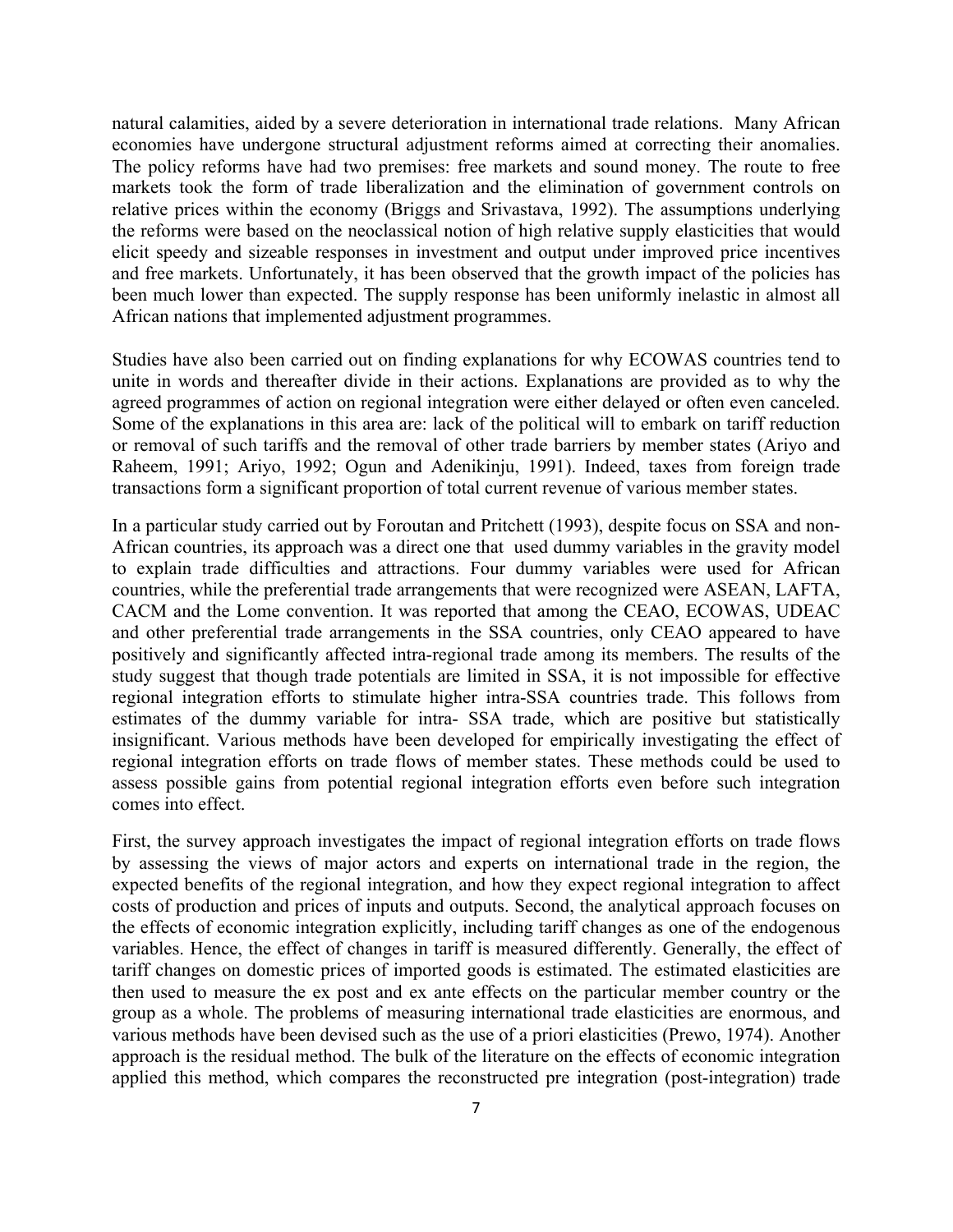with post-integration (pre-integration) matrixes to measure the effect of integration. Prominent among the residual approaches to reconstruction of trade flows is the construction of a normal trade matrix by gravitational model (Aitken, 1973), Linnemann (1966), Prewo (1974) and recently Erzan et al., (1992), Wang and Winters (1991), and Havrylyshyn and Pritchett (1991).

There are three commonly used tools to evaluate the impacts of integration and in particular the effects of border barriers. These are econometric models, computable general equilibrium models, and gravity model or gravity equation. Econometric models should be suitable for both forecasting and policy simulations. It is able to run simulations of policy and other scenarios under a variety of assumptions about how households, firms and financial markets form expectations, including the extent of available information. Estimation of equations in the model should be based on modern time series techniques. Equations should have satisfactory statistical properties, including goodness of historical fit. Computable General Equilibrium models are also known as the CGE models. The main reason to use a CGE model is to provide a quantitative evaluation of the effects of government policies. A CGE model is basically a large set of demand and supply functions that cover every market, both for commodities and factors of production in the economy. The distinguishing features of general equilibrium modeling derive from the Walrasian general economic equilibrium theory that considers the economy as a set of agents, interacting in several markets for an equal number of commodities under a given set of initial endowments and income distribution.

The gravity model usually proceeds on the premise that potential foreign goods supply and potential foreign goods demand, as well as trade resistance/promoting factors, are the major determinants of bilateral trade flow patterns. The supply potential in the origin, the demand potential in the destination, and both natural and artificial barriers are usually quantified as explanatory variables for trade flows between two countries. This approach is of particular interest in this study for several reasons. First, it is handy for handling the specific nature of regional integration in the West African region where some countries belong to more than one regional group. Second, the element of proximity that provides a natural impetus to trading among the countries can also be handled within this framework. Third, as there has been no reduction in tariffs by member countries, this method, which does not include tariff changes in its analysis, is the most appropriate. This approach, which has been applied in the measurement of the effects of economic integration on trade flows, is generally an econometric approach where regression equations based on cross-sectional data are investigated for periods prior to and after the integration.

#### **Section 3.The Methodology Framework**

The focus of the study is in the documentation of trade facilitation measures as well as the analysis of the determinants of trade volume between Nigeria and Ghana. The study makes use of both descriptive and econometric methods of analysis. Descriptive analysis is used to capture documentation of trade facilitation measures, while determinants of trade volume are captured within the framework of the gravity model. The gravity model establishes a baseline for tradeflow volumes as determined by Gross Domestic Product (GDP), population, and distance. Being introduced by Tinbergen (1962), the gravity model was considered to be a useful physical analogy with fortunate empirical validity. The effect of policies on trade flows can then be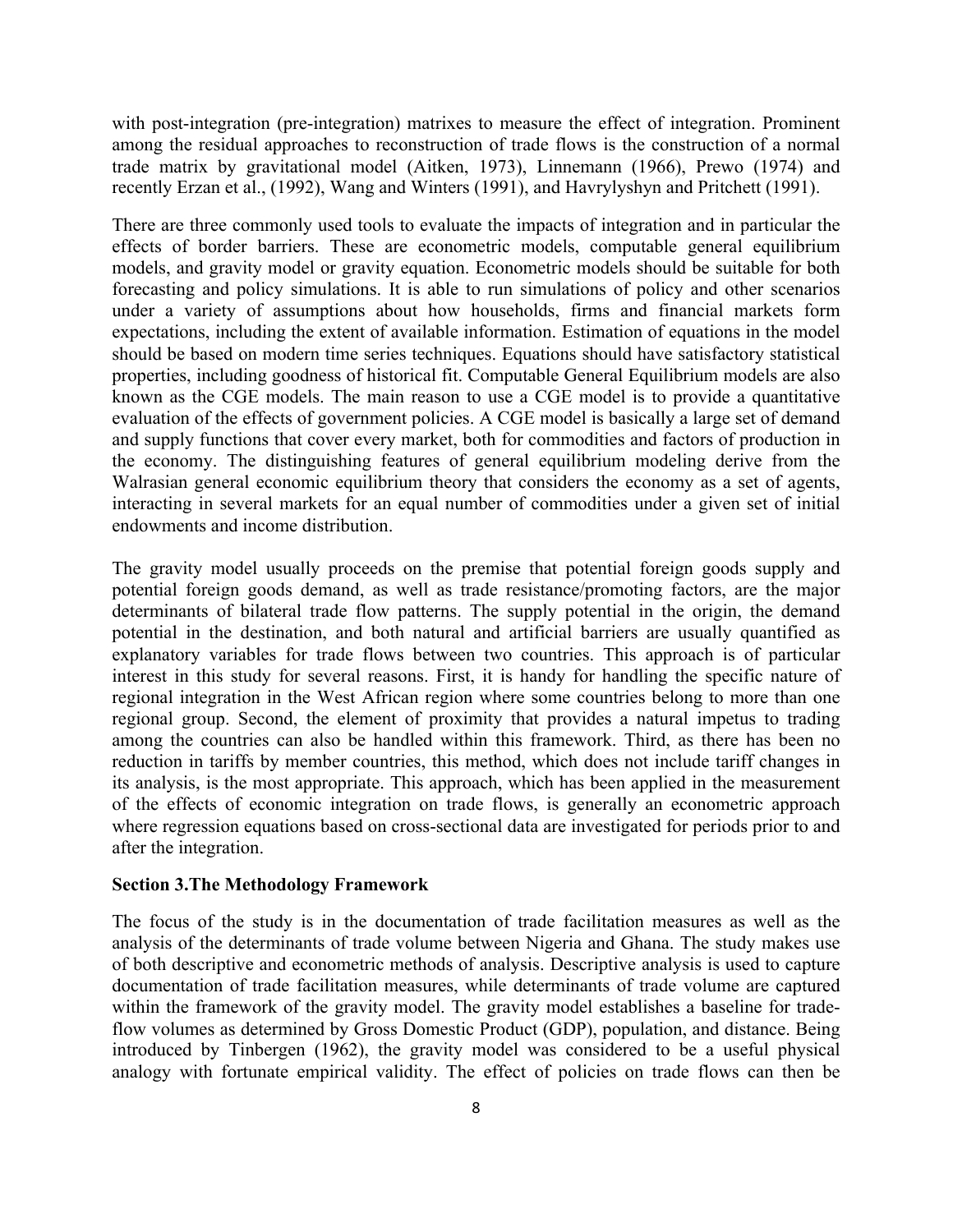assessed by adding the policy variables to the equation and estimating deviations from the baseline flows. In many instances, gravity models have significant explanatory power, leading Deardorff (1998) to refer to them as a "fact of life."

According to Tinbegen (1962), gravity models begin with Newton's Law for the gravitational force  $(GF_{ii})$  between two objects *i* and *j*. He explains the gravitational force as directly proportional to the masses of the objects  $(E_i \text{ and } E_j)$  and indirectly proportional to the distance between them  $(D_{ii})$ . Gravity models are estimated in terms of natural logarithms, denoted "ln". Newton's Law of Gravity translated into:

$$
lnGF_{ij} = lnE_i + lnE_j - lnD_{ij} \quad i \neq j \tag{1}
$$

Following the leadership of Reinert (2006), gravity models of trade however interpret the above equation in four alternative distinct ways when measuring trade flows between two countries i and j. They are highlighted as;

• Mass being associated with the gross domestic products (GDP) of the two countries. The equation thus becomes

$$
\ln E_y = \alpha + \beta_1 \ln GDP_r + \beta_2 \ln GDP_j + \beta_3 \ln D_y \tag{2}
$$

• Mass being associated by both GDP and Population (POP). Thus, the equation becomes

$$
\ln E_y = \varphi + \gamma_1 \ln GDP_i + \gamma_2 \ln POP_i + \gamma_3 \ln GDP_j + \gamma_4 POP_j + \gamma_5 \ln D_y
$$
\n(3)

• The third alternative is mass associated with GDP per capita and is represented as:

$$
\ln E_y = \tau + \delta_1 \ln \left( \frac{GDP_i}{POP_i} \right) + \delta_2 \ln \left( \frac{GDP_j}{POP_j} \right) + \delta_3 \ln D_y \tag{4}
$$

• The fourth and last associates mass with both GDP and GDP per capita.<br>  $\ln E_g = \mu + v_1 \ln GDP_f + v_2 \ln \left( \frac{GDP_f}{POP_f} \right) + v_3 \ln GDP_f$  $+v_4\left(\frac{GDP_f}{POP_c}\right)+v_5\ln D_g$ (5)

In its simplest form, the gravity model of bilateral trade used by Tinbergen (1962) and Linneman (1966) relates trade between country i and country j to the proportion of the product of both countries GDP (GDPi and GDPj) and to the distance between them (Dij) as a proxy for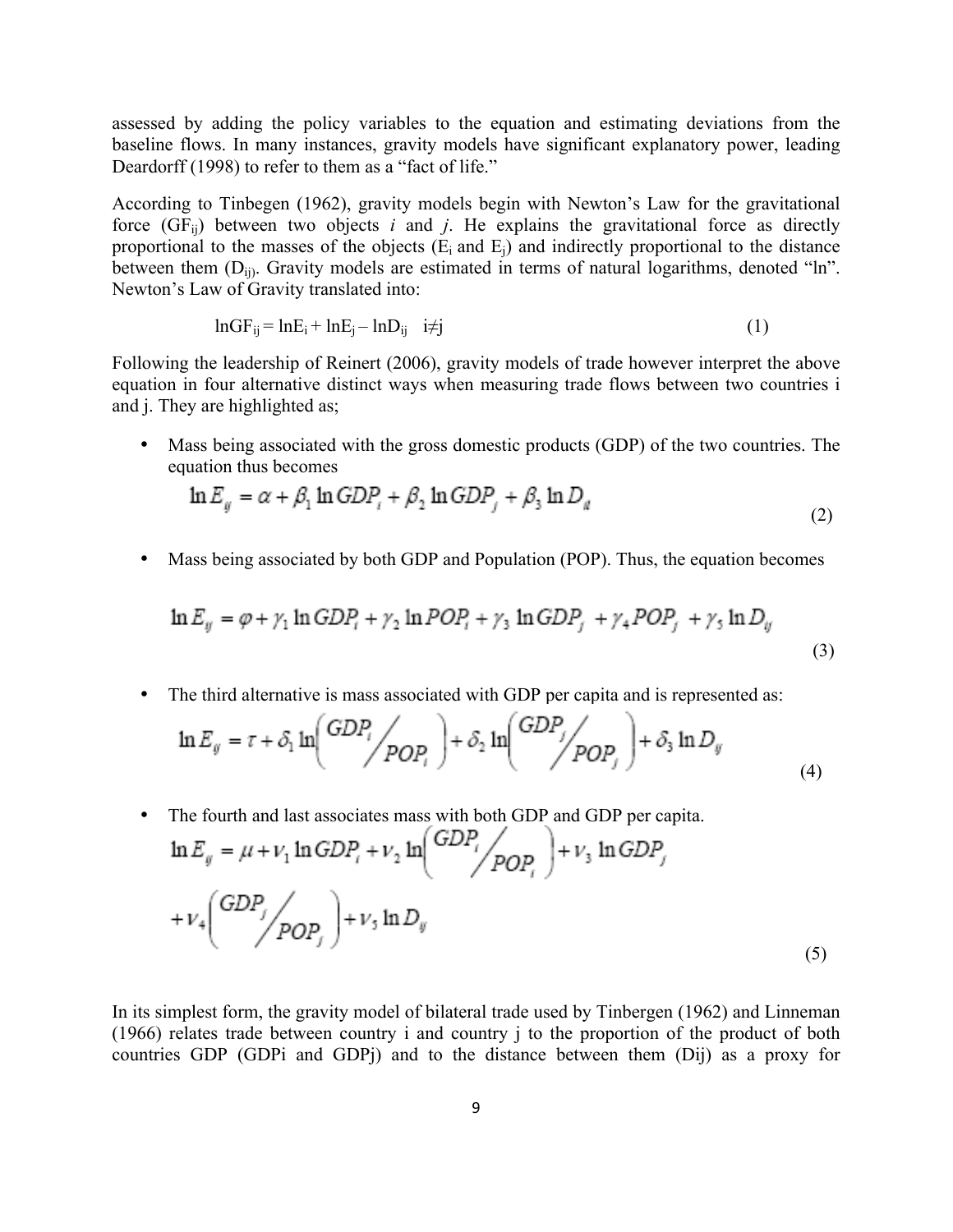transaction costs. In line with equation 5, the volume of trade is measured in terms of exports and imports in the empirical equations.

Equation 6 is specified in a functional form and it shows that export of Nigeria to Ghana is determined by;

log(EXPO) = β0 + β1 ln(RGDPNIG) + β2 ln(RGDPGHA) + β3 ln(POPNIG) + β4 ln(POPGHA) + β5 ln(ELEGHA) + β6 ln(ELENIG) + β7 ln(DRPGDP + β8(RTA) + ε (6)

Equation 7 is specified in a functional form and it shows that import of Nigeria from Ghana is influenced by the independent variables specified below:

log(IMPIND) = β0 + β1 ln(EXCH) + β2 ln(POPNIG) + β3 ln(GDPNID) + β4 ln(RTA) + ε (7)

The OLS technique is also used for the estimation and the technique is chosen because of its simplicity. Documentation of trade facilitation measures is captured with the use of descriptive analysis. Table 1 provides information on variables used for the estimation.

| <b>VARIABLE</b>                                                | <b>VARIABLES</b> | <b>TYPE OF VARIABLE</b>     | <b>VARIABLES DEFINITION</b>                                                                                                                 |
|----------------------------------------------------------------|------------------|-----------------------------|---------------------------------------------------------------------------------------------------------------------------------------------|
|                                                                |                  |                             |                                                                                                                                             |
| Export of Nigeria to Ghana                                     | <b>EXPO</b>      | Dependent variable          | The value of Nigeria's exports to<br>Ghana measured in millions of US<br>dollars                                                            |
| Import Value Index Of Nigeria from<br>Ghana                    | <b>IMPIND</b>    | Dependent Variable          | The value of Nigeria's import from<br>Ghana measured in millions of U.S.<br>dollars                                                         |
| Real Gross Domestic Product in<br>Nigeria                      | <b>RGDPNIG</b>   | <b>Independent Variable</b> | Annual national income of Nigeria<br>measured in U s dollars                                                                                |
| Real Gross Domestic Product in<br>Ghana                        | <b>RGDPGHA</b>   | Independent Variable        | Annual national income of Ghana<br>measured in U S dollars                                                                                  |
| Population in Nigeria                                          | <b>POPNIG</b>    | <b>Independent Variable</b> | Total population of Nigeria measured<br>in millions                                                                                         |
| Population in Ghana                                            | <b>POPGHA</b>    | <b>Independent Variable</b> | Total population of Nigeria measured<br>in millions                                                                                         |
| Difference in Real Per Capita Gross<br><b>Domestic Product</b> | <b>DRPCGDP</b>   | <b>Independent Variable</b> | Difference in the per caita income of<br>Nigeria and Ghana                                                                                  |
| Electricity Production in Nigeria                              | <b>ELENIG</b>    | Independent Variable        | Electricity production in Nigeria<br>measured in Kilowatts per hour and<br>used as a proxy for government<br>expenditure on infrastructure. |
| Electricity Production in Ghana                                | <b>ELEGHA</b>    | <b>Independent Variable</b> | Electricity production in Nigeria<br>measured in Kilowatts per hour and<br>used as a proxy for government<br>expenditure on infrastructure. |
| Regional Trade Agreement<br>(ECOWAS)                           | <b>RTA</b>       | Independent Variable        | Dummy variable<br>for ECOWAS<br>membership                                                                                                  |
| Exchange Rate in Nigeria                                       | <b>EXCH</b>      | <b>Independent Variable</b> | Exchange rate in Dollars per Naira                                                                                                          |

Source; Researcher's Computation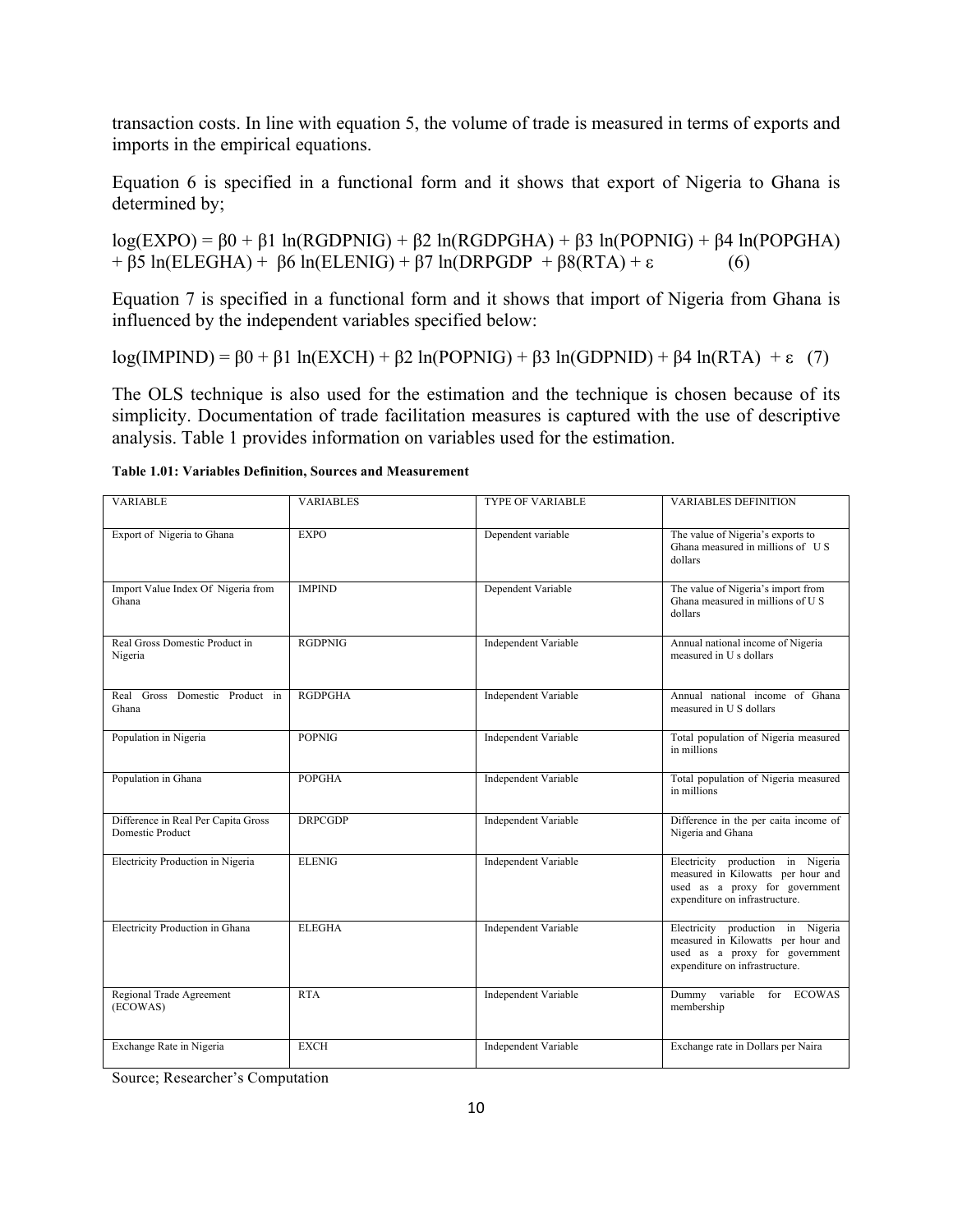## **Section 4: Discussion of Empirical Results**

## **4.1: Descriptive Analysis of Trade Facilitation Measures in ECOWAS**

Trade performance of ECOWAS countries clearly shows a dismal performance. Using trade balance as a percentage of GDP, all ECOWAS countries except Nigeria and Cote d'Ivoire had trade deficit in the period of 2000 to 2007. In 2006, the magnitude of intra-ECOWAS trade of 32.40% compared to COMESA (48.70%), SADC (75.20%), and UMA (62.90%) is a clear attestation to the fact that regional integration process is still far from ideal in West Africa. While more than 70% of the EU total trade happens within the community, intra-community trade in ECOWAS region remains far less than 10%. Despite all efforts put into free trade and regional integration in the region, the trend of intra-regional trade remains very low. On the average, intra ECOWAS trade is about 11% of trade with non-ECOWAS countries (WTO, 2005). For instance, in 2007, only about 7% of Nigeria's exports (mainly oil) were traded with ECOWAS members which are mainly Ghana and Cote d'Ivoire. On the import side, less than 3% of Nigeria's imports originated from ECOWAS states mainly Benin, Ghana and Cote d'Ivoire

ECOWAS regional market is becoming important as export destination for many ECOWAS countries. In the region, Cote d'Ivoire is the second most important exports destination after Nigeria with its share rising from 19% in 1996 to 23% in 2007.

|                     | Trade (goods and services) balance (as a % of |           |           |           |                                       |       |       |       |
|---------------------|-----------------------------------------------|-----------|-----------|-----------|---------------------------------------|-------|-------|-------|
|                     | GDP)                                          |           |           |           | Total trade share of world market (%) |       |       |       |
| <b>Members</b>      | 2000                                          | 2005      | 2006      | 2007      | 2000                                  | 2005  | 2006  | 2007  |
| Benin               | $-7.954$                                      | $-8.693$  | $-11.138$ | $-12.134$ | 0.008                                 | 0.008 | 0.007 | 0.008 |
| <b>Burkina Faso</b> | $-16.109$                                     | $-12.982$ | $-13.681$ | $-12.683$ | 0.006                                 | 0.006 | 0.006 | 0.006 |
| Cape Verde          | $-33.876$                                     | $-28.040$ | $-25.295$ | $-26.174$ | 0.003                                 | 0.004 | 0.005 | 0.005 |
| Côte d'Ivoire       | 7.120                                         | 7.068     | 9.989     | 11.056    | 0.050                                 | 0.063 | 0.056 | 0.061 |
| Gambia              | $-23.902$                                     | $-17.409$ | $-22.548$ | $-19.701$ | 0.004                                 | 0.002 | 0.002 | 0.002 |
| Ghana               | $-18.278$                                     | $-25.295$ | $-24.493$ | $-24.983$ | 0.037                                 | 0.041 | 0.046 | 0.045 |
| Guinea              | $-4.423$                                      | $-6.192$  | $-12.197$ | $-13.041$ | 0.010                                 | 0.007 | 0.006 | 0.007 |
| Guinea Bissau       | $-12.397$                                     | $-19.203$ | $-17.603$ | $-17.603$ | 0.001                                 | 0.001 | 0.001 | 0.001 |
| Liberia             | n.a                                           | n.a       | n.a       | n.a       | n.a                                   | n.a   | n.a   | n.a   |
| Mali                | $-11.672$                                     | $-8.639$  | $-9.098$  | $-7.416$  | 0.010                                 | 0.013 | 0.012 | 0.013 |
| Niger               | $-7.503$                                      | $-14.092$ | $-13.555$ | $-14.226$ | 0.005                                 | 0.006 | 0.006 | 0.006 |

#### **Table 2.0 Some Trade Performance Indicators of ECOWAS Members**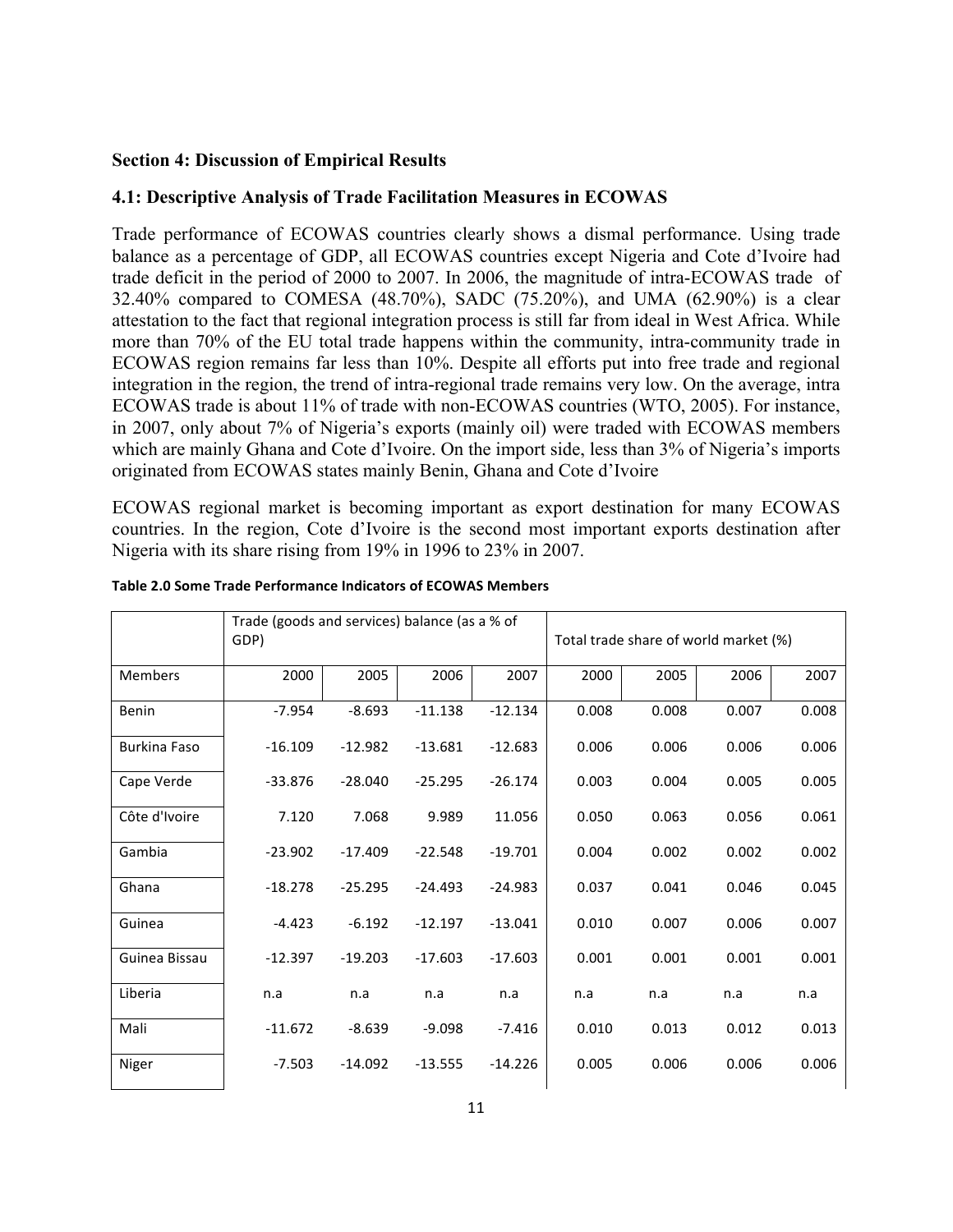| Nigeria                  | 19.458    | 28.026    | 26.999    | 21.045    | 0.208 | 0.302 | 0.295 | 0.277 |
|--------------------------|-----------|-----------|-----------|-----------|-------|-------|-------|-------|
| Senegal                  | $-9.268$  | $-13.797$ | $-16.050$ | $-16.050$ | 0.019 | 0.022 | 0.020 | 0.019 |
| Sierra Leone             | $-30.723$ | $-15.719$ | $-8.389$  | $-8.128$  | 0.002 | 0.003 | 0.003 | 0.003 |
| Togo                     | $-13.431$ | $-29.107$ | $-33.958$ | $-27.028$ | 0.006 | 0.009 | 0.009 | 0.009 |
| <b>ECOWAS</b><br>Average | $-11.640$ | $-11.720$ | $-12.216$ | $-11.933$ | 0.026 | 0.035 | 0.034 | 0.033 |
| <b>SSA Average</b>       | $-7.948$  | $-9.932$  | $-9.129$  | $-25.188$ | 0.030 | 0.039 | 0.040 | 0.039 |
| World Average            | $-3.746$  | $-5.036$  | $-4.059$  | $-7.954$  | 0.583 | 0.572 | 0.583 | 0.632 |

Source: World Trade Indicators (2008)

Also, Nigeria non-oil exports to ECOWAS region increased from about 13% in 1995 to 20% in 2007. However, the average, intra-trade as percentage of total exports in ECOWAS region was less than 10% in the period of 2000 to 2006.

Trade regimes for goods and services in ECOWAS countries have undergone substantial liberalization since the early 1980s. In particular, the simple average MFN applied tariff rate for ECOWAS countries fell by 66% from an average of 38% in 1980-1984 to 13% in 2000-2007. From Table 8.0, we can observe that average weighted applied tariff of 10.39 in 2007 is lower compared to SSA average 11.60%. In Cote d'Ivoire, the policy reforms of the 1980s and 1990s led to reduction in the level of applied tariffs, the elimination of most non-tariff barriers and their replacement with moderate tariffs.

|               | Applied Tariff - Weighted Average<br>(WA)- All Products $(\% )$ |       |       |       | Applied Tariff - WA- Agric (%) | Applied Tariff - WA- Non-<br>Agric $(\% )$ |           |           |
|---------------|-----------------------------------------------------------------|-------|-------|-------|--------------------------------|--------------------------------------------|-----------|-----------|
| Members       | 2001                                                            | 2006  | 2007  | 2001  | 2006                           | 2007                                       | 2000/2001 | 2006      |
| Benin         | 12.62                                                           | 16.53 | 16.53 | 16.52 | 14.25                          | 14.30                                      | 11.67     | $\ddotsc$ |
| Burkina Faso  | 14.11                                                           | 4.30  | 4.75  | 54.30 | 15.18                          | 15.11                                      | 12.26     | 3.85      |
| Cape Verde    | n.a                                                             | 13.22 | 12.90 | n.a   | 16.59                          | 16.65                                      | n.a       | 11.81     |
| Côte d'Ivoire | 7.22                                                            | 10.08 | 10.23 | 10.72 | 11.07                          | 11.08                                      | 6.58      | 9.78      |
| Ghana         | 16.20                                                           | 11.32 | 11.32 | 20.58 | 16.70                          | 16.70                                      | 15.69     | 10.21     |
| Guinea Bissau | 13.87                                                           | 10.98 | 10.94 | 18.69 | 12.21                          | 12.23                                      | 12.45     | 10.36     |
| Mali          | 10.64                                                           | 8.40  | 8.45  | 14.37 | 9.19                           | 9.21                                       | 10.02     | 8.25      |
| Niger         | 13.66                                                           | 11.21 | 11.15 | 15.63 | 12.98                          | 13.06                                      | 12.01     | 10.89     |
| Nigeria       | 21.47                                                           | 11.02 |       | 30.20 | 20.97                          |                                            | 18.64     | 9.68      |

**Table 3.0 Some Trade Policy Indicators in ECOWAS Members**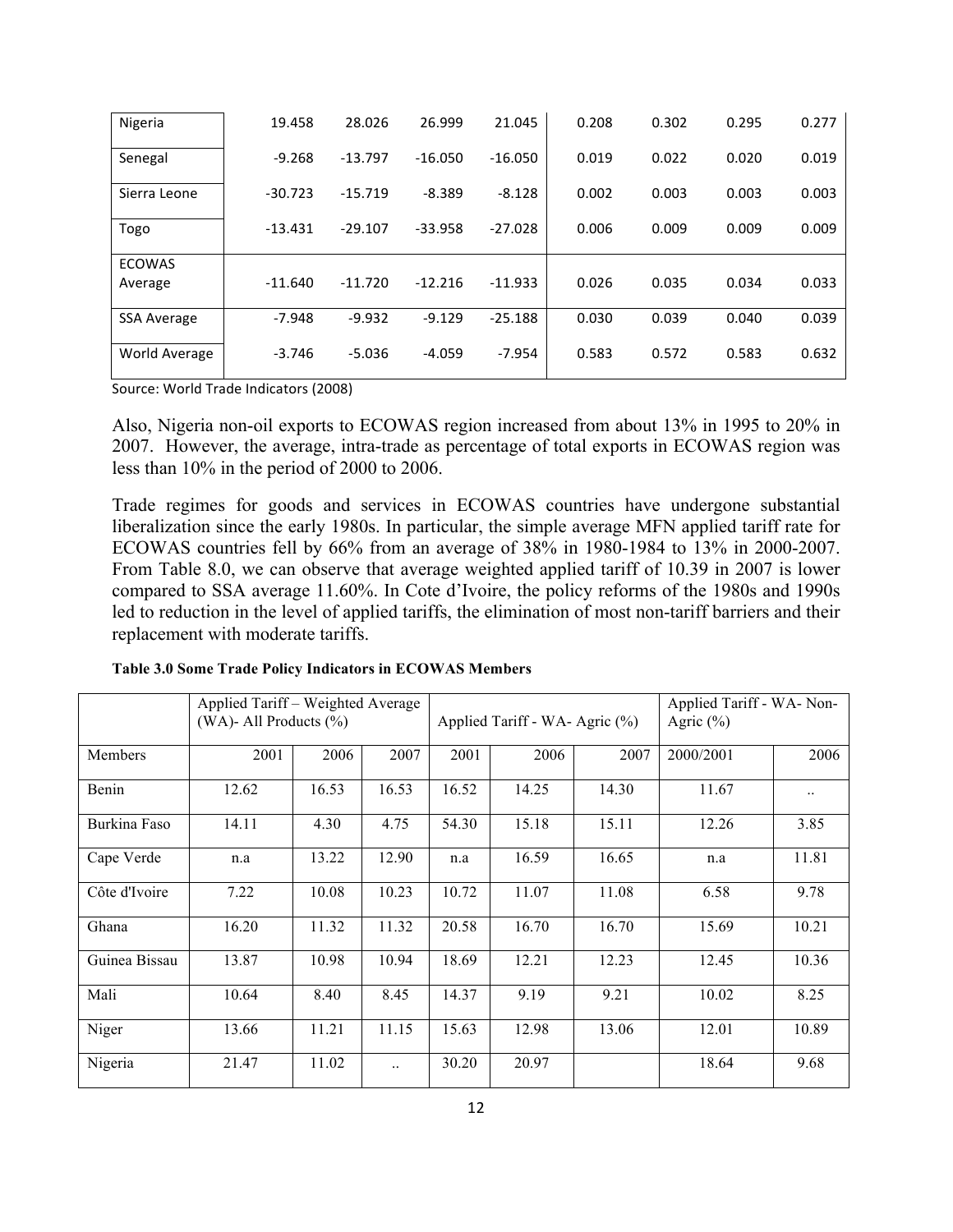| Senegal                  | 9.40  | 9.53  | 9.63  | 11.58 | 10.69 | 10.81 | 8.24  | 9.17  |
|--------------------------|-------|-------|-------|-------|-------|-------|-------|-------|
| Togo                     | 10.91 | 13.62 | 13.60 | 12.60 | 15.49 | 15.51 | 10.51 | 13.38 |
| <b>ECOWAS</b><br>Average | 10.84 | 10.02 | 10.39 | 17.10 | 12.94 | 12.25 | 9.84  | 8.11  |
| <b>SSA</b> Average       | 11.19 | 11.19 | 1.60  | 15.26 | 47.67 | 14.10 | 17.00 | 15.43 |
| World<br>Average         | 10.26 | 6.44  | 7.01  | 15.64 | 19.03 | 12.28 | 9.35  | 10.40 |

Source: World Trade Indicators (2008)

The policy reforms in Ghana and Nigeria make the tariff structure to move from a range of OB 300% in 1990 to the range of 0-150% in the period of 1995 to 2007. In addition, the list of prohibited imports was reduced substantially and import ban are partially phased out. Despite these tariff reforms, there is still poor trade cooperation among these countries. It is generally agreed that tariffs comprise only a small share of impediments to trade in ECOWAS region. The bulk of problems that constrains intra-regional trade have to do with non-tariff barriers that stifle the movement of goods and services across borders.

ECOWAS has for many years struggled to motivate process leading to uniform tariff policy in the region. The body has attempted to establish a common tariff (CET of 0%, 5%, 10% and 20%) similar to those already in place by UEMOA bloc of West Africa. ECOWAS trade liberalisation has not been fully implemented in all these countries. While all countries except Liberia have eliminated tariffs on unprocessed products, only Benin has done so for industrial goods. Efforts to revitalise trade liberalisation have begun with fast track initiative between Ghana and Nigeria. Only the UEMOA members have operated within the MFN applied and final bound tariff rates agreed to by ECOWAS members. Simple average tariff on all products ranges from 6.5% in Guinea to 29.1% in Nigeria.

|               |      |       | Personal computers per 100 inhabitants |      |                                |      |  |  |
|---------------|------|-------|----------------------------------------|------|--------------------------------|------|--|--|
|               |      |       |                                        |      | Internet users per 100 persons |      |  |  |
| Members       | 2000 | 2005  | 2007                                   | 2000 | 2005                           | 2007 |  |  |
| Benin         | 0.14 | 0.38  | 0.57                                   | 0.21 | 5.01                           | 7.99 |  |  |
| Burkina Faso  | 0.13 | 0.23  | 0.63                                   | 0.08 | 0.46                           | 0.56 |  |  |
| Cape Verde    | 5.55 | 10.85 | n.a                                    | 1.78 | 5.72                           | 6.36 |  |  |
| Côte d'Ivoire | 0.53 | 1.74  | n.a                                    | 0.23 | 1.08                           | 1.59 |  |  |
| Gambia        | 1.08 | 1.55  | 1.89                                   | 0.87 | 3.59                           | 4.95 |  |  |
| Ghana         | 0.30 | 0.57  | n.a                                    | 0.15 | 1.78                           | 2.65 |  |  |
| Guinea        | 0.50 | 0.50  | n.a                                    | 0.10 | 0.56                           | 0.54 |  |  |

**TABLE 4.0 Some Technological Advancement Indicators in ECOWAS Region**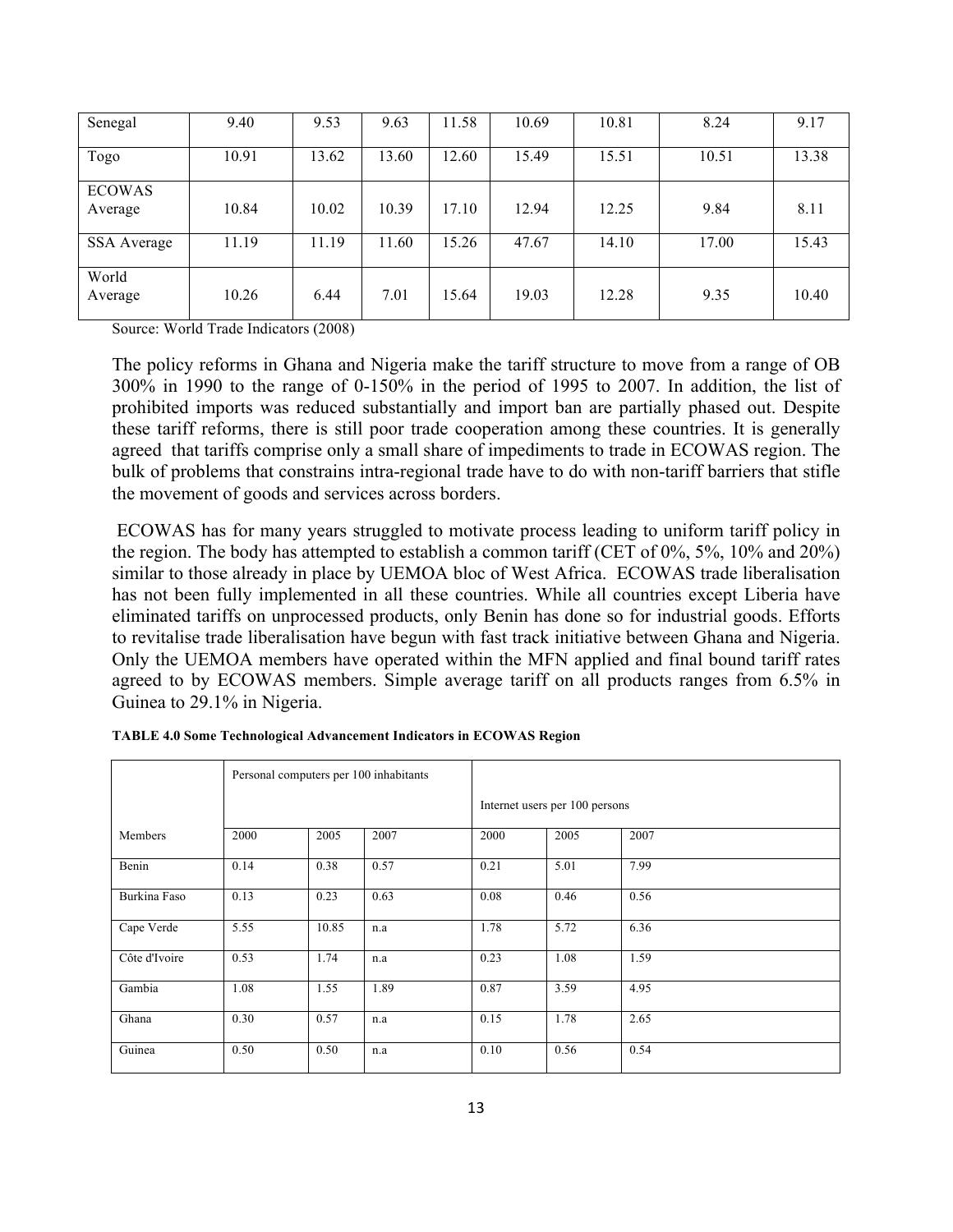| Guinea Bissau            | 0.19  | n.a   | n.a   | 0.22 | 1.94  | 2.25  |
|--------------------------|-------|-------|-------|------|-------|-------|
| Mali                     | 0.13  | 0.39  |       | 0.15 | 0.52  | 0.58  |
| Niger                    | 0.04  | 0.08  |       | 0.04 | 0.22  | 0.29  |
| Nigeria                  | 0.60  | 0.85  |       | 0.06 | 3.54  | 5.53  |
| Senegal                  | 1.55  | 2.12  |       | 0.39 | 4.59  | 5.38  |
| Sierra Leone             | n.a   | n.a   |       | 0.11 | 0.19  |       |
| Togo                     | 1.85  | 2.97  |       | 1.85 | 4.81  | 4.99  |
| <b>ECOWAS</b><br>Average | 0.84  | 1.85  | 1.03  | 0.45 | 2.43  | 3.36  |
| World Average            | 10.22 | 15.80 | 21.74 | 7.67 | 19.41 | 22.75 |

Source: World Trade Indicators (2008)

ECOWAS region's trade facilitation challenge bestrides a whole range of poor capacities, such as deficient transportation networks, moribund communications and energy infrastructure, poor port facilities, a lack of automation systems, a lack of transparent regulatory frameworks, burdensome customs systems, and inadequate human resources. On the average, ECOWAS countries have the longest customs delays in the world. The cost of clearing a 20-foot container through the ports of Abidjan or Dakar is the same with the cost of shipping the same container to a North European port. Shipping a car from Japan to Abidjan costs US\$1500, but shipping the same car from Abidjan to Addis Ababa costs US\$5000. (Soko, 2005).

| Members       | No. of documents |                | No of Days      |                 |        | Cost (US\$ per container) |
|---------------|------------------|----------------|-----------------|-----------------|--------|---------------------------|
| Countries     | Export           | Import         | Export          | Import          | Export | Import                    |
| Benin         | $\overline{7}$   | $\overline{7}$ | 34              | 41              | 1167   | 1202                      |
| Burkina Faso  | 11               | 11             | 45              | 54              | 2096   | 3522                      |
| Cape Verde    | 5                | 5              | 21              | 21              | 1024   | 1024                      |
| Côte d'Ivoire | $\overline{7}$   | 8              | 18              | 25              | 660    | 660                       |
| Gambia        | $\tau$           | 8              | 23              | $\overline{23}$ | 809    | 869                       |
| Ghana         | 6                | $\overline{7}$ | $\overline{19}$ | 29              | 895    | 895                       |
| Guinea        | $\overline{7}$   | $\overline{9}$ | 33              | $\overline{32}$ | 570    | 995                       |
| Guinea Bissau | 6                | 6              | 27              | 26              | 1445   | 1749                      |
| Liberia       | 10               | 9              | 20              | 10              | 1032   | 1032                      |
| Mali          | 9                | 11             | 44              | 65              | 1752   | 2680                      |
| Niger         | 8                | 10             | 59              | 68              | 2945   | 2946                      |
| Nigeria       | 10               | 9              | 26              | 46              | 1026   | 1047                      |

**Table 5.0: Some Trade Facilitation Indicators n ECOWAS Region (2007)**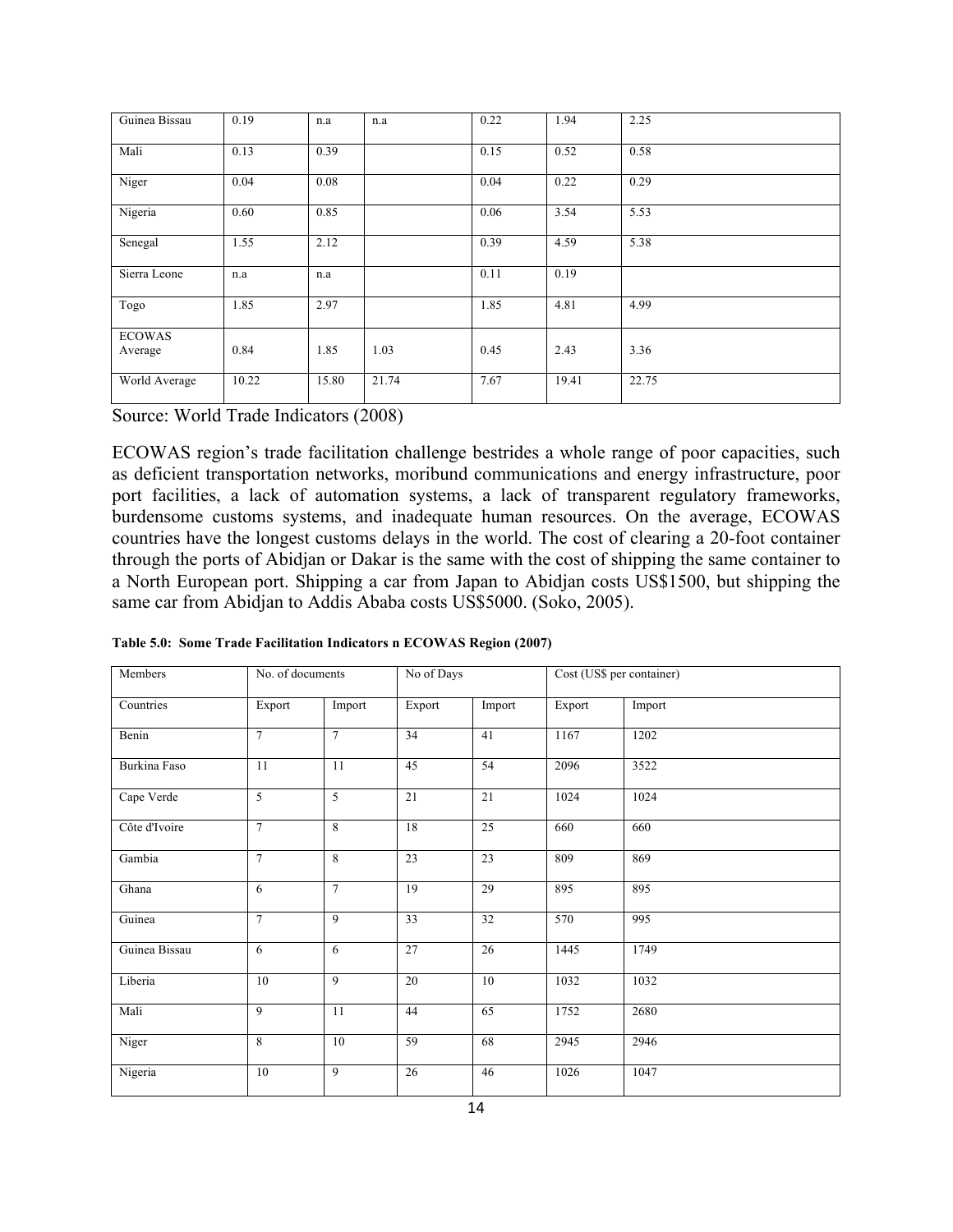| Senegal               | -14  | $\mathbf{H}$ | 20    | 26    | 828     | 1720    |
|-----------------------|------|--------------|-------|-------|---------|---------|
|                       |      |              |       |       |         |         |
|                       |      |              |       |       |         |         |
| Sierra Leone          | 8    |              | 31    | 34    | 1282    | 1242    |
|                       |      |              |       |       |         |         |
| Togo                  | O    | 8            | 24    | 29    | 872     | 894     |
|                       |      |              |       |       |         |         |
|                       |      |              |       |       |         |         |
| <b>ECOWAS</b> Average | 7.87 | 8.40         | 29.60 | 35.27 | 1226.87 | 1498.47 |
|                       |      |              |       |       |         |         |
|                       |      |              |       |       |         |         |
| World Average         | 6.99 | 7.81         | 26.12 | 29.69 | 1230.26 | 1412.48 |
|                       |      |              |       |       |         |         |
|                       |      |              |       |       |         |         |

Source; Olayiwola and Osabuohien (2009)

Trade facilitation in ECOWAS is primarily aimed at the process of reducing obstacles to trade at borders, including red tape, corruption, onerous customs procedures, restrictive visa systems, and complex data requirements for imports and exports. According to the United Nations Conference on Trade and Development (UNCTAD), 2005, the average customs transaction involves 20–30 different parties, 40 documents, 200 data elements (30 of which are repeated at least 30 times) and the re-keying of 60 - 70% of all data at least once.

In this region, infrastructure costs are among the highest in the world. Electricity averages 4.5 times and international telephone calls cost four times the charges in OECD countries. In Niger, it takes 11 steps and costs four times the average income to register a business. Much of the sparse road network is in poor condition, and frequent checkpoints-one every 14 kilometers on the road between Lagos and Abidjan-shrink markets (Kaplan, 2006).

| Major Way              | Distance (Km) | No. of Checkpoints | Checkpoint to Security Posts<br>per 100km |
|------------------------|---------------|--------------------|-------------------------------------------|
| Abidjan to Lagos       | 992           | 69                 | 7                                         |
| Abidjan to Ouagadougou | 1122          | 37                 | 3                                         |
| Accra to Ouagadougou   | 972           | 15                 | 2                                         |
| Cotonou to Niamey      | 1036          | 34                 | 3                                         |
| Lome to Ouagadougou    | 989           | 34                 | $\overline{4}$                            |
| Niamey to Ougadougou   | 529           | 20                 | $\overline{4}$                            |

**Table 6.0 Check points Along Intra-ECOWAS Major Highways**

Source; Olayiwola and Osabuohien (2009)

Trade facilitation in ECOWAS region would benefit not only importers and consumers who have to contend with higher prices induced by red tape in import administration, but exporters too. It would enable firms to increase their continental share of trade in goods and services as a consequence of lower transactions costs. It would reduce compliance costs, service charges, business opportunity costs, and costs associated with uncertainty and corruption. Provided it is implemented correctly, trade facilitation can benefit governments too. It can bring about: more efficient control methods, better resource allocation, higher revenues, improved trade compliance, faster economic development, and a climate conducive to foreign investment.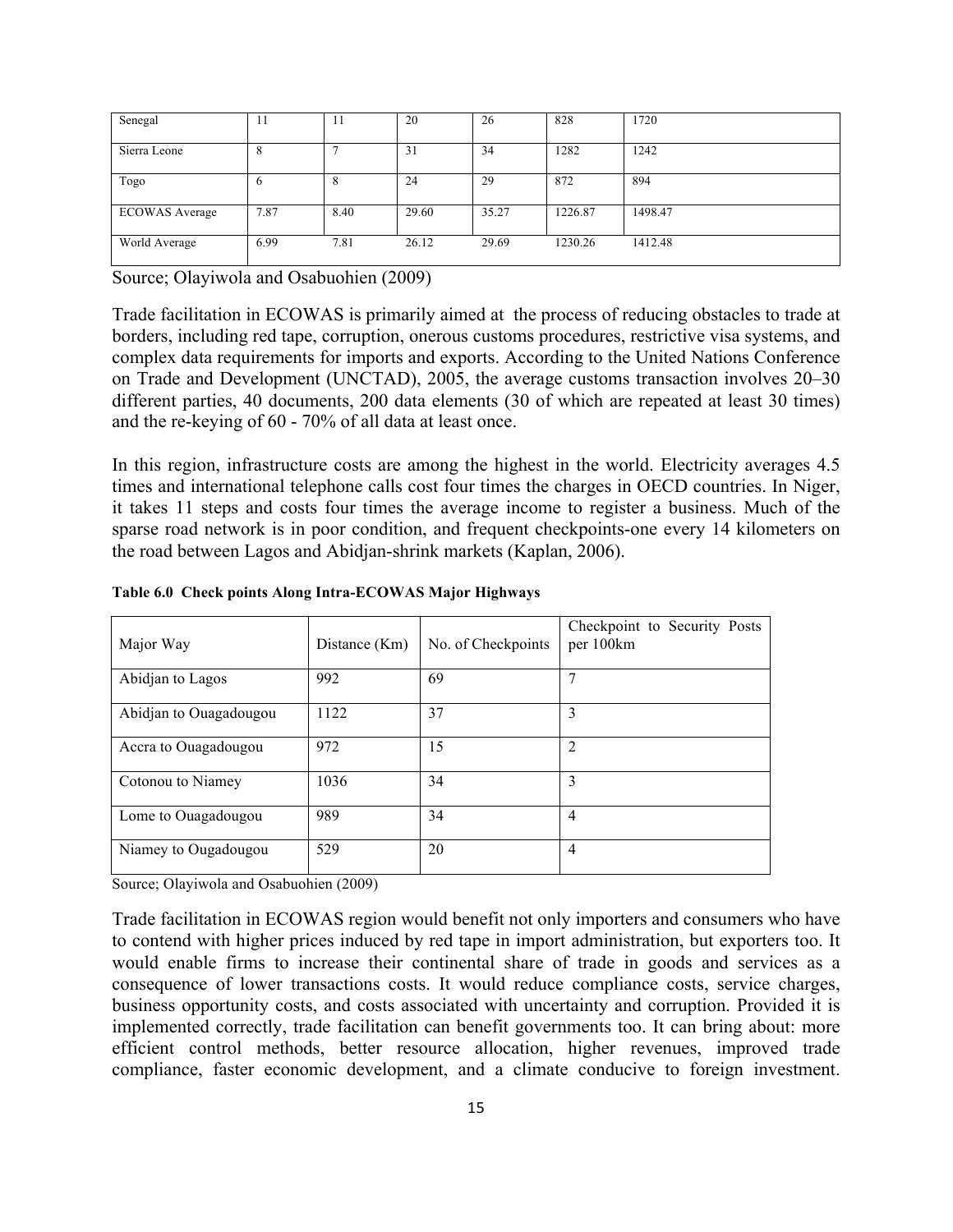(Olayiwola and Osabuohien, 2009). In this study, together with other factors that encourage trade facilitation between Ghana and Ghana, there is much emphasis on the presence of a regional trade agreement as a means of facilitating trade.

## **4.2: Discussion of Empirical Results**

The first part of the analysis deals with the determinants of exports of Nigeria to Ghana. The basic explanatory variables included are as shown in Table 7.

| <b>VARIABLES</b>           | <b>COEFFICIENT</b> | <b>T-STATISTICS</b> |  |
|----------------------------|--------------------|---------------------|--|
|                            |                    |                     |  |
| $\overline{C}$             | 41.32517           | $-2.454891$         |  |
|                            |                    |                     |  |
| <b>ELEGHA</b>              | 3.67E-11           | 0.551510            |  |
|                            |                    |                     |  |
| <b>ELENIG</b>              | $-1.76E-11$        | $-0.635427$         |  |
| <b>POPGHA</b>              | $-23.96947*$       | $-2.581766$         |  |
|                            |                    |                     |  |
| <b>POPNIG</b>              | 35.70485*          | 3.165515            |  |
|                            |                    |                     |  |
| RGDPGHA                    | 14.27920*          | 2.432338            |  |
| <b>RGDPNIG</b>             | $-23.30055*$       | $-2.688944$         |  |
|                            |                    |                     |  |
| <b>DRPCGDP</b>             | 10.6496*           | 3.374981            |  |
|                            |                    |                     |  |
| <b>RTA</b>                 | $0.697178*$        | 2.220168            |  |
|                            |                    |                     |  |
| R-squared $(R^2)$          | 0.927769           |                     |  |
|                            | 0.907132           |                     |  |
| Adjusted R-squared $(R^2)$ |                    |                     |  |
|                            |                    |                     |  |
|                            |                    |                     |  |
| Durbin-Watson stat         | 2.136205           |                     |  |
|                            |                    |                     |  |
| F-statistic                | 44.95574           |                     |  |

**Table 7.0 Determinants of Nigeria's Exports to Ghana**

Source; E- Views 5.0

\*, \*\* and \*\*\* Indicate significance at 1%, 5% and 10% level of significance.

As shown in Table 7, membership of ECOWAS is a very significant determinant of Nigeria's export to Ghana. The positive coefficient clearly shows that the variable positively influences the volume of export. The basic economic interpretation of the finding is that membership of Regional Trade Agreement (RTA) is a good trade facilitation measure that can be used to promote export. Another significant determinant of volume of export is real GDP of Ghana. This is expected as the level of income of the destination country of exports clearly influences the amount of foreign goods needed.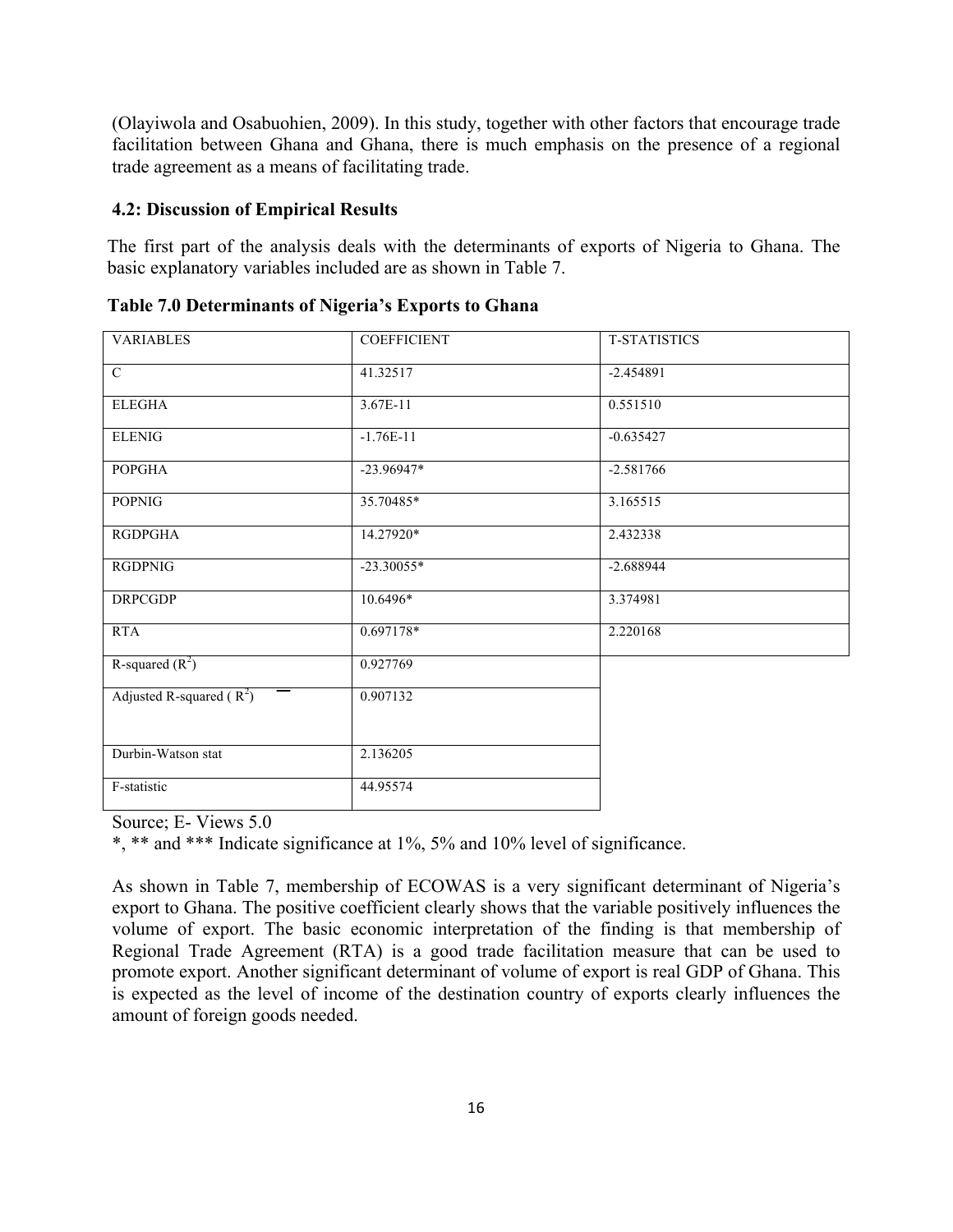The positive and significant relationship between Nigeria's population and volume of exports to Ghana is in line with a priori expectation but results show that there is a negative significant relationship between population of Ghana and export volume from Nigeria. This suggests that with recent efforts in boosting Ghana's economy, the more population increases, the less they import from Nigeria. This could be as a result of measures to promote self sufficiency. The difference in the real per capita income of Nigeria and Ghana is in favour of Nigeria as Nigeria has greater real per capita income. Results show that an increase in this difference has a significant and positive on exports from Nigeria. This is expected as more production is encouraged in Nigeria, inducing more exports. The real GDP of Nigeria shows a negative and significant relationship with export volume to Ghana while the electricity production in Nigeria has a negative and insignificant impact on export volume. Both relationships are not in line with a priori expectation but results show that in the case of Nigeria, increase in income and electricity production does not increase exports to Ghana.

For the Export model, the Heteroskedasticity test was carried out. This set of tests allows you to test for a range of specifications of heteroskedasticity in the residuals of your equation. Ordinary least squares estimates are consistent in the presence of heteroskedasticity, but the conventional computed standard errors are no longer valid. White's (1980) test is a test of the null hypothesis of No heteroskedasticity against heteroskedasticity of unknown, general form. Due to the number of variables present, the no cross white heterskedasticity test is carried out. EViews reports three test statistics from the test regression. The *F*-statistic is a redundant variable test for the joint significance of all cross products, excluding the constant. It is presented for comparison purposes. The R-squared statistic is White's test statistic, computed as the number of observations times the centered from the test regression. The third statistic, an LM statistic, this, too, is distributed as chi-squared distribution with degrees of freedom equal to the number of slope coefficients (minus the constant) in the auxiliary. The test regression always includes a constant term as a regressor. The first part of the output displays the joint significance of the regressors excluding the constant term for each test regression. Under the null of no heteroskedasticity or (no misspecification), the non-constant regressors should not be jointly significant. Our export model does not show joint insignificance of the regressors , therefore it rejects the hypothesis of no heteroskedasticity.

The histogram and normality test was also carried out for the export model. It used the Jarque-Bera statistic to test the null of whether the standardized residuals are normally distributed. If the standardized residuals are normally distributed, the Jarque-Bera statistic should not be significant. Jarque-Bera statistic strongly rejects the hypothesis of normal distribution. This view displays a histogram and descriptive statistics of the residuals, including the Jarque-Bera statistic for testing normality. If the residuals are normally distributed, the histogram should be bellshaped and the Jarque-Bera statistic should not be significant; Thus, our exports model accepts the hypothesis of noarmality and is insignificant.

## **Ordinary Least Square Estimation (OLS) for Import Model**

The first part of the analysis deals with the determinants of exports of Nigeria to Ghana. The basic explanatory variables included are as shown in Table 8.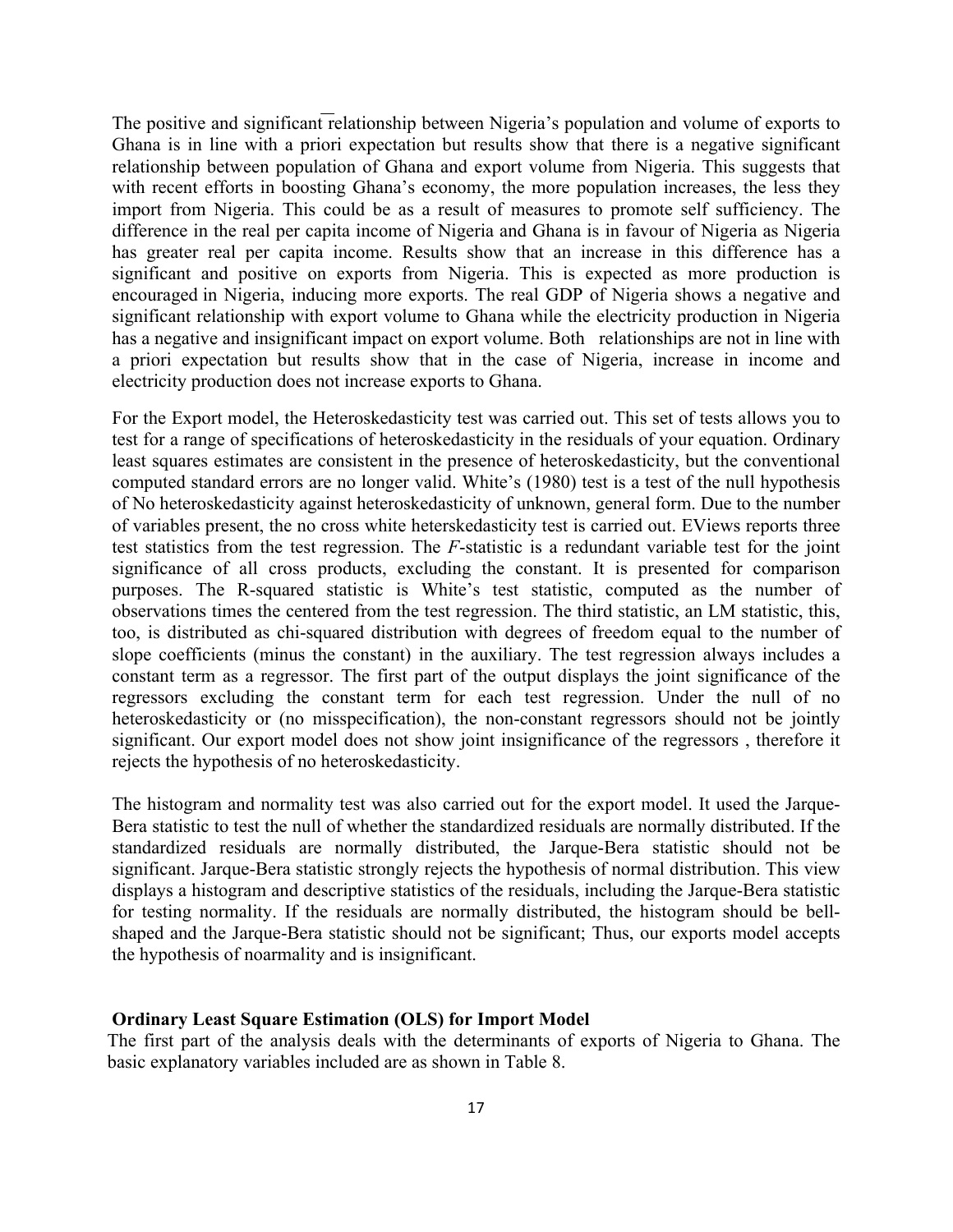| <b>VARIABLES</b>           | <b>COEFFICIENT</b> | <b>T-STATISTICS</b> |
|----------------------------|--------------------|---------------------|
| $\mathcal{C}$              | 12161.33*          | 3.25                |
| <b>EXCH</b>                | $4.70**$           | 1.928               |
| <b>POPNIG</b>              | $4.78*$            | 2.11                |
| <b>RGDPNIG</b>             | 1.53               | 1.19                |
| <b>RTA</b>                 | $-1.68*$           | $-2.35$             |
| AR(1)                      | 0.71               | 5.59                |
| R-squared $(R^2)$          | 0.836862           |                     |
| Adjusted R-squared $(R^2)$ | 0.810550           |                     |
| Durbin-Watson stat         | 1.612696           |                     |
| F-statistic                | 31.80470           |                     |

**Table 8.0 Determinants of Nigeria's Imports from Ghana**

Source E-views 5.0

\*, \*\* and \*\*\* Indicate significance at 1%, 5% and 10% level of significance.

From results of our import model, it is shown that population of Nigeria and real GDP of Nigeria conform to a priori expectations and their estimated coefficients show that each of them has a positive relationship with import value index. This shows that as Nigeria's population and national income increase, her import from Ghana tend to increase as well and this is very evident in Nigeria's general trade pattern. However, population of Nigeria is significant at 1% level of significance showing great impact on import value index, while real GDP of Nigeria is significant at 5% level of significance showing lesser impact. Regional Trade Agreement has a significant negative relationship with import value index. This is majorly as a result of the low Nigerian import from Ghana due to Nigeria's stronger trade ties with European countries and other non African countries. This finding also supports Agu (1992) submission that West African countries produce a set of homogeneous goods and hence they do not have goods to exchange. In other words, he postulates that there is no difference in the member states' factor endowment; and, thus believes that members of the Community are not natural trade partners. Also Nigeria's exchange rate has a significant positive relationship with import value index.

The Heteroskedasticity test was carried out for this model as well. This set of tests allows you to test for a range of specifications of heteroskedasticity in the residuals of your equation. Ordinary least squares estimates are consistent in the presence of heteroskedasticity, but the conventional computed standard errors are no longer valid. White's (1980) test is a test of the null hypothesis of no heteroskedasticity against heteroskedasticity of unknown, general form. Due to the number of variables present, the no cross white heterskedasticity test is carried out. The test regression always includes a constant term as a regressor. The first part of the output displays the joint significance of the regressors excluding the constant term for each test regression. Under the null of no heteroskedasticity or (no misspecification), the non-constant regressors should not be jointly significant. Our import model shows joint insignificance of the regressors excluding the constant regressor, therefore it accepts the hypothesis of no heteroskedasticity.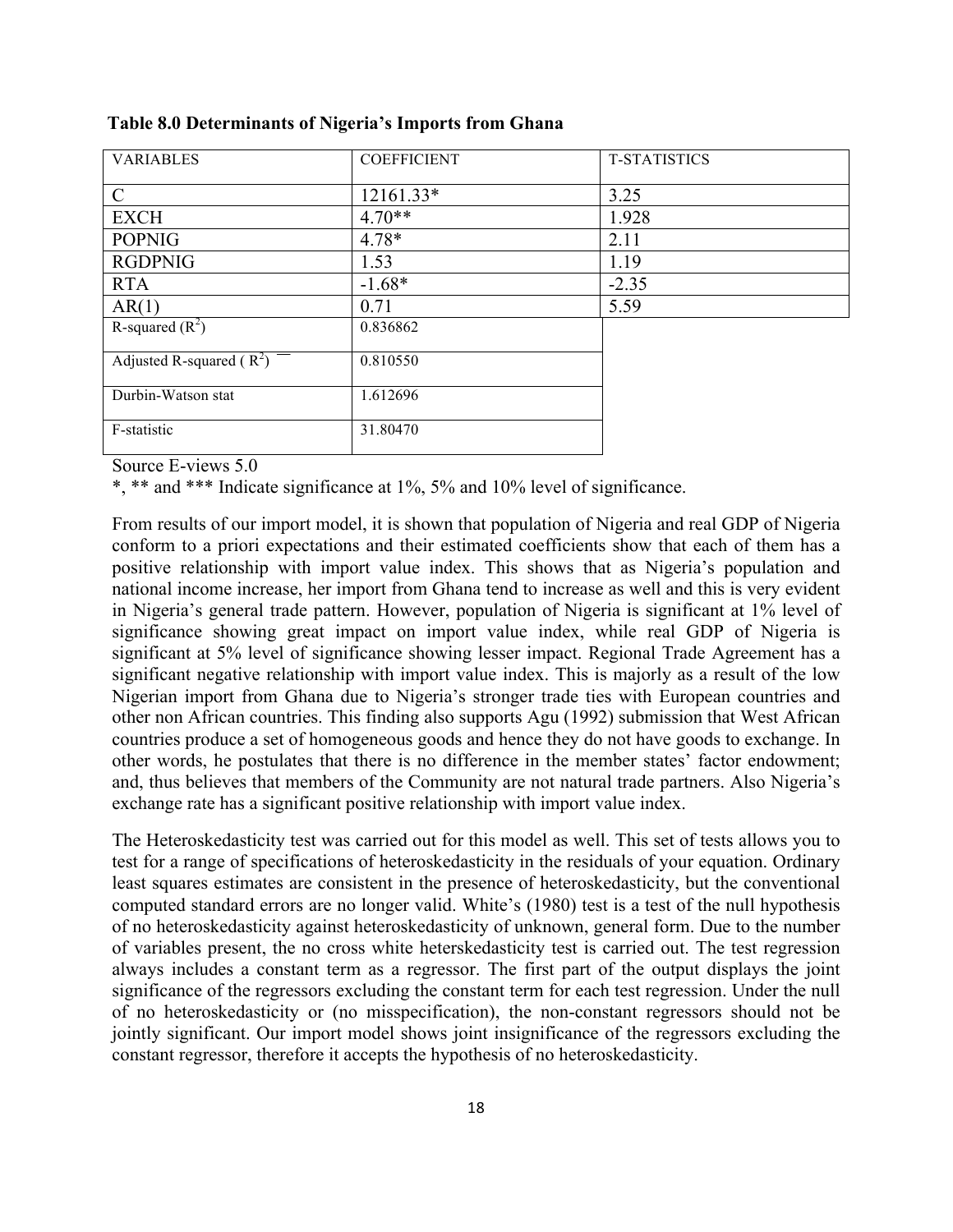The histogram and normality test was also carried out for the import model. It used the Jarque-Bera statistic to test the null of whether the standardized residuals are normally distributed. If the standardized residuals are normally distributed, the Jarque-Bera statistic should not be significant. Jarque-Bera statistic strongly rejects the hypothesis of normal distribution. This view displays a histogram and descriptive statistics of the residuals, including the Jarque-Bera statistic for testing normality. If the residuals are normally distributed, the histogram should be bellshaped and the Jarque-Bera statistic should not be significant; Thus, our import model does not accept the hypothesis of normality and is highly significant.

### **Section 5: Conclusion and Recommendation**

This paper focuses primarily on trade facilitation and regional trade potential in ECOWAS among selected African countries; Nigeria and Ghana. The study examined how trade facilitation can affect trade in ECOWAS specifically in trade flows between Nigeria and Ghana.

The summary of findings of this study is as follows;

- 1. The Real Gross Domestic Product of Nigeria does not have significant impact on Nigeria's import value index from Ghana. This shows that economic growth in Nigeria may not lead to trade expansion in Ghana.
- 2. The presence of a regional trade body such as ECOWAS has an insignificant negative relationship with Nigeria's import value index from Ghana but has a significant positive relationship with Nigeria's exports to Ghana.
- 3. Government spending on infrastructure proxied by electricity production in Ghana, the difference in the real per capita GDP between Ghana and Nigeria, the population of Ghana and the real GDP of the two countries are major significant determinants of trade in these two countries.

In view of the above findings, this study has shown that there is significant need for trade facilitation to enhance the inter- and intra-trade among between ECOWAS countries. The study recommends these trade facilitation measures in the quest for renewed growth in ECOWAS member states.

First and foremost, the need for trade and institutional reform is an essential prerequisite for achievement of deepening integration, trade facilitation and development in West Africa. Administrative and procedural process associated with customs operations must evolve efficient region-wide regulatory framework to reduce the number of customs documents and eliminate human barriers created in this process.

Trade facilitation measures have a high potential for win-win situations. With continued liberalization, transaction cost become higher than the cost of tariffs and assume prime importance for competitiveness. Trade facilitation needs to move to the forefront in importance for policy makers. The transport and infrastructure improvements have to go hand in hand to improve overall competitiveness as the whole cycle from the exporters to the importers premises needs to be taken into account. While many trade facilitation measures can be unilaterally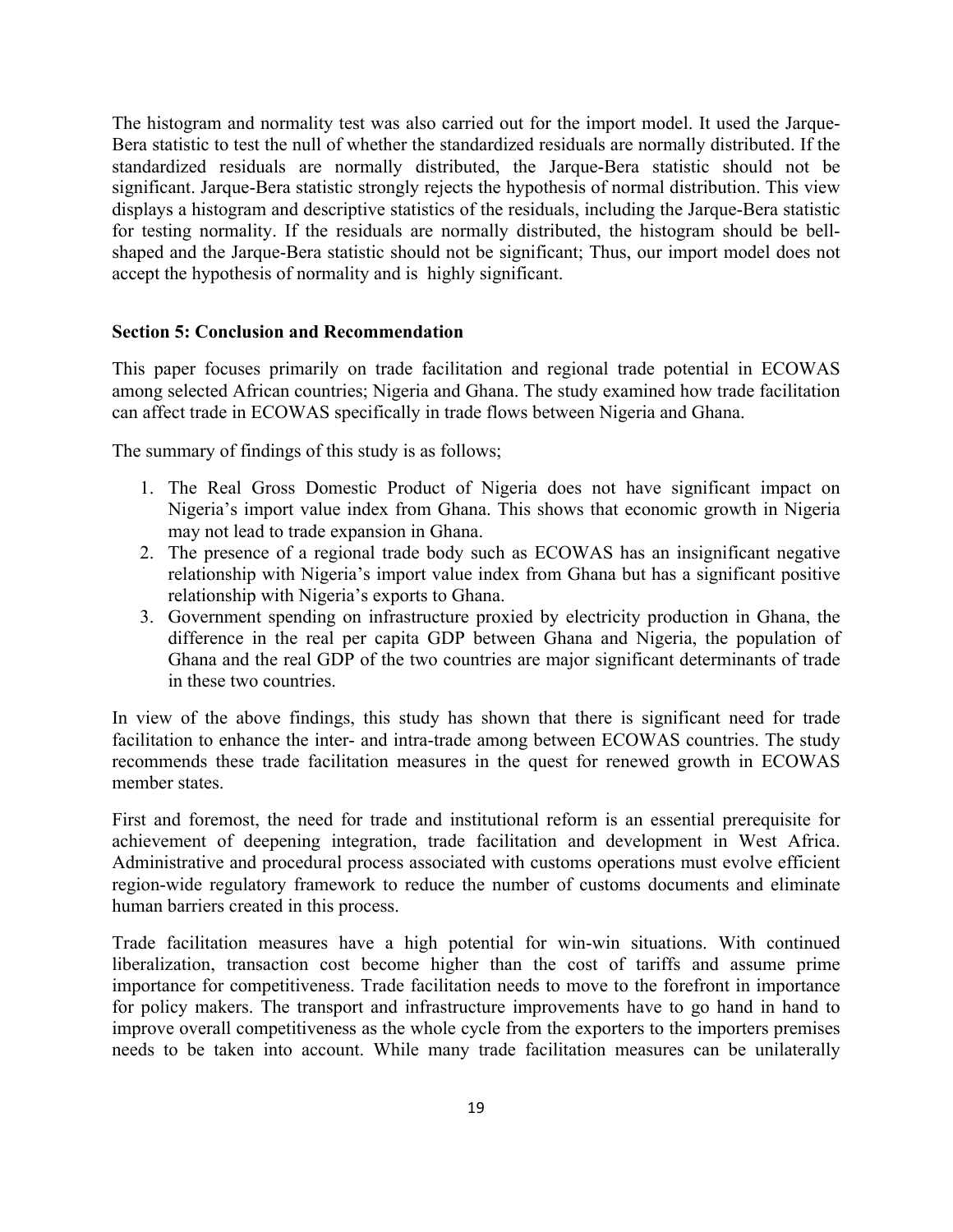achieved, other issues such as transit, visa, road permits and road infrastructure have a regional component which must be addressed.

It is important that the issue of trade facilitation be positioned within a broader framework needed to reduce transactions costs for both domestic and international trade of West African economies and within a broader framework of engineering economic growth and social change. As indicated in the past, a narrow view of trade facilitation runs the risk of focusing more on rationalization of trade procedures and less on dealing with the fundamental constraints, which inhibit West African countries from effectively participating in international trade.

There is the need to strengthen customs reform in the region. This should form a core part of any trade facilitation measures. As earlier discussed, customs delays, coupled with corruption and bribery at the border, have stifled the region's competitiveness. Enhancing customs efficiency can have a positive impact on trade and investment. There is ample empirical evidence that trade facilitation reduces customs delays and costs considerably, while also raising revenue. In this region, customs revenue can provide close to a quarter of government revenue. However, due to inefficiencies in tax and duty collection, the revenue collected falls far short of its potential.

Furthermore, the reforms should address the supply-side problems that have hobbled trade integration in most West African countries. This requires a greater focus on strengthening the negotiating capacity of African countries, promoting economic diversification, increasing the participation of SMEs in regional and global supply chains and dealing with infrastructure backlogs. Any efforts to promote trade must take account of informal cross border trade, which constitutes a significant proportion of trade among countries.

Trade–related infrastructure is also needed. This would serve twin purposes of addressing export response capacity as well as trade facilitation. According to Oyejide et al (2004), the major impediment to the slow performance of the West African manufacturing and trade is not only foreign market access alone, but the major obstacle is a weak domestic supply response. Therefore, the primary concern should be on addressing export supply response capacity constraints inherent in the region.

Also, effort at addressing trade facilitation should encourage process that would harmonize multiple currencies and exchange rate arrangements. It should be realized that monetary unions can generate potential large benefits through trade flows and economic growth. ECOWAS countries need education and enlightenment on the process of monetary integration. This is because, monetary integration implies a medium to long term move towards fixed exchange rate, and eventual adoption of common currency. Regional development bank should be mobilized to provide finance to facilitate trade, to undertake projects at the national and regional levels, and to assist poorer members in the region.

REFERENCES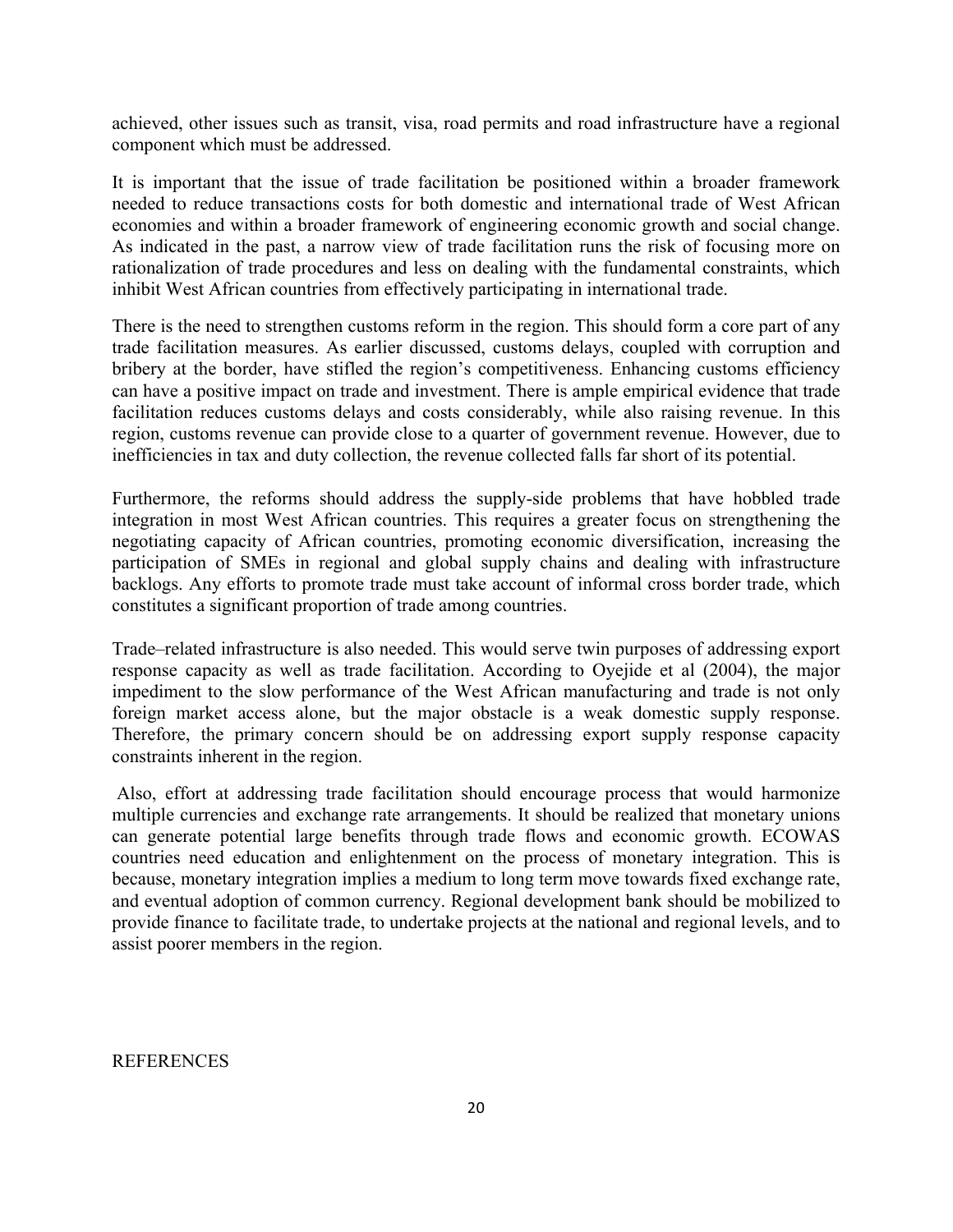- Adenikinju, A. F. and L. N. Chete (1999), "Trade Liberalization, Market Structure and Productivity in Nigeria", *Nigerian Journal of Economic and Social Studies*, Vol. 41, No. 3 pp. 1-6
- Ajakaiye, O and Oyejide, A (2005) "Removing Impediments to African Exports", *African Journal of Economic Policy*, Vol.12, No.2, pp.133-147
- Alege, P. O. (1993). "Export and growth in the Nigerian economy: A causality test", *The Indian Journal of Economics,* Vol. LXXIII Part III, No. 290 pp.45-57
- Anderson J. (1979). "A Theoretical Foundation for the Gravity Model". *American Economic Review*, Vol. 63, pp. 881–892.
- Ariyo, A. (1992). "Tariff Harmonization, Government Revenue and Economic Integration within ECOWAS: Some reflections*". Development Policy Review*, Vol. 10, pp 155–174.
- Baldwin R. and D.Taglioni D (2006). "Gravity for Dummies and Dummies for Gravity Equations". NBER Working Papers 12516, National Bureau of Economic Research.
- Baldwin, R.E. (1960), "The Effects of Tariffs on International and Domestic Prices", *Quarterly Journal of Economics*, 74(1) 65-70.
- Bergsten, C.F. (1975), "On the Non-Equivalence of Import Quotas and Voluntary Export Restraints". *Toward a New World Trade Policy: The Maidenhead Papers*. pp 117-119
- Bergstrand, J.H. (1985). "The Gravity Equation in International Trade: Some ,Microeconomic Foundations and Empirical Eidence". *Review of Economics and Statistic* Vol. 67, pp. 474–481.
- Deardorff, A. V. (1980), "The General Validity of the Law of Comparative Advantage", *Journal of Political Economy*, Vol 5, pp 941-57.
- Deardorff, A. V. (1982), "The General Validity of the Heckscher-Ohlin Theorem", *American Economic Review*, Vol 4, pp 683-694.
- Eaton, Jonathan and kortum (1986), "Optimal Trade and Industrial Policy under Oligopoly", *Quarterly Journal of Economics*, 101(2) 383-406.
- Gans J and S King (1999), 'The Role of Interchange Fees in Credit Card Associations: Competitive Analysis and Regulatory Issues', *Australian Business Law Review,* Vol 29, No 2, pp 94-123
- Helpman .E. (1981), "International Trade in the Presence of Product Differentiation, Economies of Scale, and Monopolistic Competition: A Chamberlin-Heckscher-Ohlin Approach", *Journal of International Economics*, Vol 3, pp 305-340.
- Helpman .E. and .P.Krugman.(1989), *Trade Policy and Market Structure*, MIT Press, Cambridge.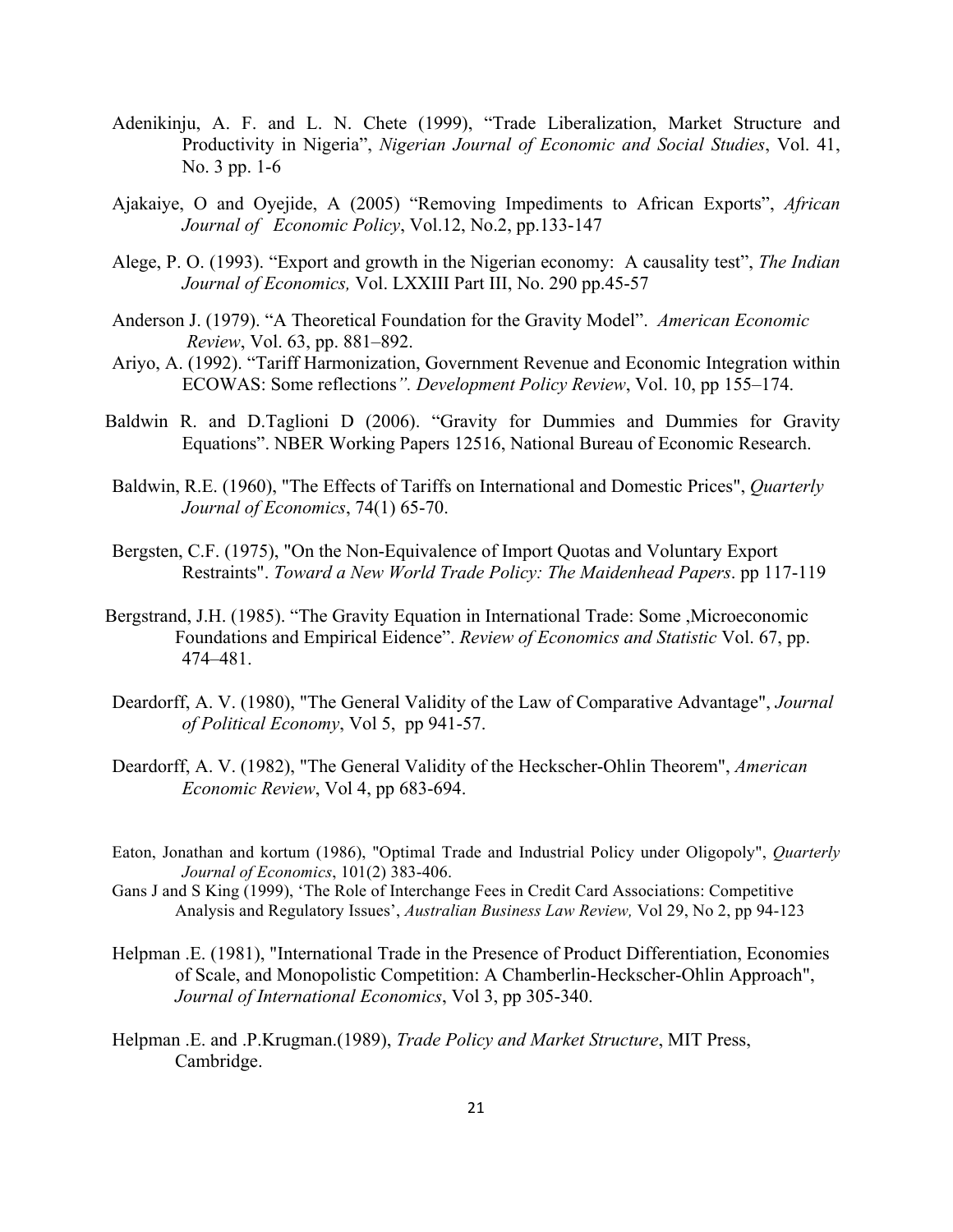- Krugman. P. (1979), "Increasing Returns, Monopolistic Competition, and International Trade", *Journal of International Economics*, 9(4) 469-479.
- Krugman .P. (1984), "Import Protection as Export Promotion: International Competition in the Presence of Oligopoly and Economies of Scale". *Monopolistic Competition and International Trade*, Vol 2, pp 34-65.
- Lipumba, N.H.I. and L. Kasekende. (1991). "The Record and Pospects of the Preferential Trade Area for Eastern and Southern African States". *Economic Reform in Sub-Saharan Africa*.

Lipsey, R.G., and K Lancaster (1956), "The General Theory of the Second Best", *Review of Economic Studies*, 24, pp. 11-32.

- Lipsey, Richard (1960), "The Theory of Customs Unions: A General Survey", *Economic Journal*, Vol 4, pp 496-513.
- Mahoney, D., Trigg, M., Griffin, R., and Putsay, M. (2001). "International Business; A managerial perspective" *American Economic Review*, pp 267-315.
- Metzler, L. (1949), "Tariffs, the Terms of Trade, and the Distribution of National Income", *Journal of Political Economy*, 57(1) 1-29.
- Mundell, Robert A. (1957), "International Trade and Factor Mobility", *American Economic Review*, Vol 17, pp 321-335.
- Obadan, M.I. (2004) "Globalization and Economic Management in Africa*", Globalization and Africa's Economic Development,* Ibadan: Nigerian Economic Society, pp: 3-34.
- Ogunkola .E. (1998). "An Evaluation of Trade Potential in the Economic Community of West African States" *Research paper 84; African Economic Research Consortium (AERC).*
- Ogunkola, E. O. and Y. F. Agah (2007) "Nigeria and the World Trading System" in Oyejide, T. A. and D Njinkeu (2007) *Africa and the World Trading System: Country Case Studies Volume 2* pp 432
- Olayiwola, W .K. (2000) " Foreign Exchange Constraint and Economic Development in Nigeria: Is there a Role for Trade and Exchange Rate Policies?" Ph.D Thesis Submitted to Department of Economic, University of Ibadan, Nigeria.
- Olayiwola, W K. and E. S. C. Osabuohien S(2009) "Training Needs Assessment In Regional And International Trade For ECOWAS Region" A Technical Report Submitted To Trade Policy Training Centre In Africa (Trapca), Arusha Tanzania**!!**
- Osabuohien, E.S.C (2007) "Trade Openness and Economic Performances of ECOWAS Members: Reflections from Ghana and Nigeria, *African Journal of Business and Economic Research,* Vol.2. No. 2&3, Pp. 57-73.